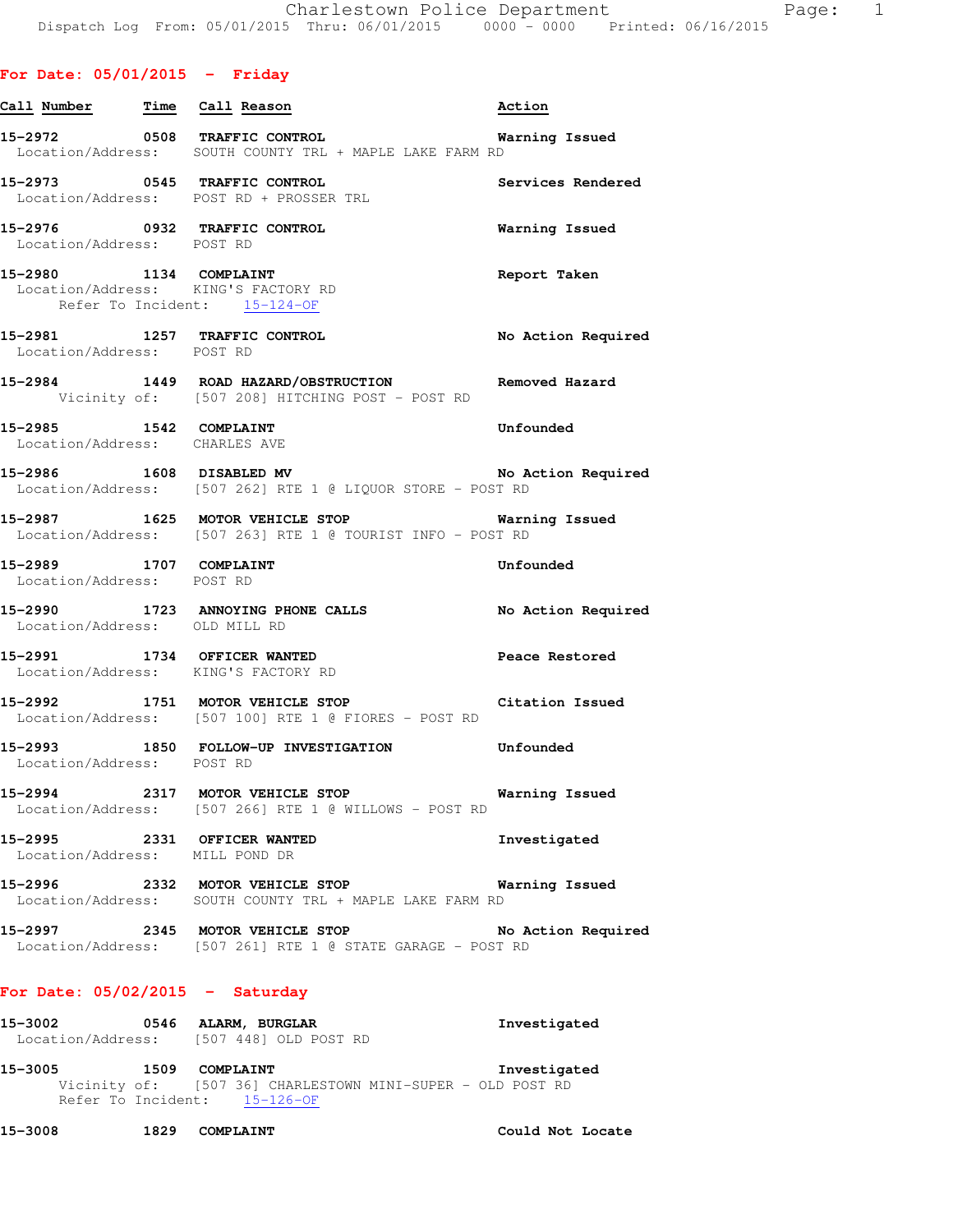Location/Address: [507 261] RTE 1 @ STATE GARAGE - POST RD

**15-3009 1926 MOTOR VEHICLE STOP Warning Issued**  Location/Address: [507 212] SURFSIDE MOTOR INN - NARROW LN

**15-3011 1932 SUSPICIOUS ACTIVITY/VEHICLE Investigated**  Location/Address: MOHAWK TRL

**15-3012 1953 MOTOR VEHICLE STOP Warning Issued**  Location/Address: POST RD + SCHOOLHOUSE POND RD

**15-3013 2012 MOTOR VEHICLE STOP Citation Issued**  Vicinity of: POST RD + GENERAL STANTON LN

**15-3014 2029 OFFICER WANTED Services Rendered**  Location/Address: [507 207] TROPIC FROST - OLD POST RD

**15-3015 2114 MOTOR VEHICLE STOP Warning Issued**  Location/Address: POST RD + PROSSER TRL **15-3016 2123 MOTOR VEHICLE STOP Warning Issued** 

Location/Address: POST RD + PROSSER TRL

**15-3018 2238 MOTOR VEHICLE STOP No Action Required**  Vicinity of: [507 66] WILLOWS RESORT - POST RD

# **For Date: 05/03/2015 - Sunday**

| 15-3028           | 0929 | ANIMAL COMPLAINT                                            |  | Investigated |  |  |
|-------------------|------|-------------------------------------------------------------|--|--------------|--|--|
| Location/Address: |      | [507 891] FIRST BAPTIST CHURCH OF CHARLESTOWN - OLD POST RD |  |              |  |  |
| 15-3027           | 0837 | <b>ALARM, FIRE</b>                                          |  | Investigated |  |  |

Location/Address: BISCUIT CITY RD

**15-3030 1109 VANDALISM Investigated**  Location/Address: [507 611] FROSTY DREW NATURE CENTER - PARK LN

**15-3031 1222 TRAFFIC CONTROL Services Rendered**  Location/Address: SOUTH SHORE MENTAL HEALTH - POST RD

**15-3032 1340 SUSPICIOUS ACTIVITY/VEHICLE Could Not Locate**  Location/Address: KING TOM DR

15-3033 1531 ANIMAL COMPLAINT **No Action Required** Location/Address: NARROW LN

**15-3034 1720 MOTOR VEHICLE STOP Warning Issued**  Location/Address: POST RD + WEST BEACH RD

**15-3035 1724 DISABLED MV Services Rendered**  Location/Address: POST RD + EAST BEACH RD

**15-3036 1746 FIRE, BRUSH Extinquished**  Location/Address: KLONDIKE RD

**15-3037 1755 POLICE INFORMATION Services Rendered**  Location/Address: [507 653] THE COVE RESTURANT - OLD POST RD

**15-3038 1810 DISABLED MV Services Rendered**  Location/Address: POST RD + NARROW LN

**15-3039 1823 FOLLOW-UP INVESTIGATION Investigated**  Location/Address: SOUTH LEWIS ST

Location/Address: SOUTH LEWIS ST

**15-3040 1836 TRANSPORT Taken to Family/Guardia** 

**15-3041 1931 MOTOR VEHICLE STOP Citation Issued**  Location/Address: [507 270] RTE 1 @ BURLINGAME - POST RD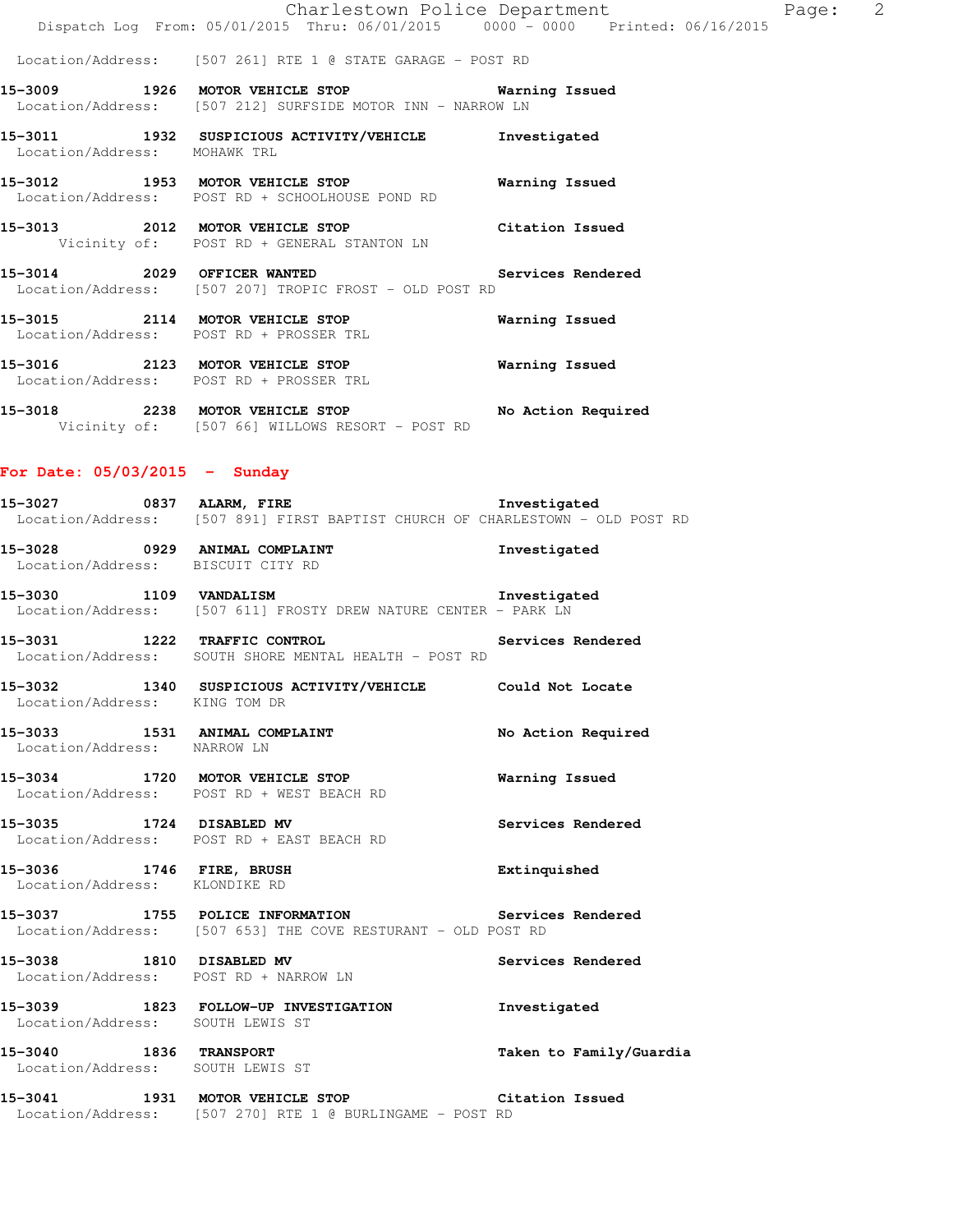**15-3042 2052 SUSPICIOUS ACTIVITY/VEHICLE Services Rendered**  Location/Address: [507 26] CHARLESTOWN BREACHWAY - CHARLESTOWN BEACH RD

### **For Date: 05/04/2015 - Monday**

| Location/Address: POST RD     | 15-3045   0100   911 CALLS/False/Hang-Ups/Open   Investigated                                                                                            |                       |
|-------------------------------|----------------------------------------------------------------------------------------------------------------------------------------------------------|-----------------------|
| Refer To Accident: 15-53-AC   | 15-3052 0733 MVA - Minor<br>Location/Address: POST RD + NARROW LN                                                                                        | Investigated          |
| Location/Address: POST RD     | 15-3055 0912 TRAFFIC CONTROL                                                                                                                             | No Action Required    |
|                               | 15-3056 0930 MOTOR VEHICLE STOP<br>Location/Address: SK LINE - POST RD                                                                                   | <b>Warning Issued</b> |
|                               | 15-3057 1001 MOTOR VEHICLE STOP<br>Location/Address: CHARLESTOWN BEACH RD                                                                                | Warning Issued        |
|                               | 15-3058 1132 MOTOR VEHICLE STOP<br>Location/Address: SK LINE - POST RD                                                                                   | Warning Issued        |
|                               | 15-3062 1340 MOTOR VEHICLE STOP <b>Warning Issued</b><br>Location/Address: ST MARY'S CHURCH - CAROLINA BACK RD                                           |                       |
|                               | 15-3070 1543 MOTOR VEHICLE STOP 6 Warning Issued<br>Location/Address: POST RD + KING'S FACTORY RD                                                        |                       |
|                               | 15-3071 1652 MOTOR VEHICLE STOP 15 Warning Issued<br>Location/Address: [507 556] QUONNY FARM HOUSE, LLC - WEST BEACH RD                                  |                       |
| Location/Address: OLD POST RD | 15-3074 1946 ASSIST OTHER POLICE DEPT No Action Required                                                                                                 |                       |
|                               | 15-3078 2146 FOUND/LOST PROPERTY Report Taken<br>Location/Address: [507 642] CHARLESTOWN POLICE DEPARTMENT - OLD POST RD<br>Refer To Incident: 15-127-OF |                       |

**15-3079 2343 SUSPICIOUS ACTIVITY/VEHICLE Investigated**  Location/Address: [507 320] QUONOCHONTAUG BREACHWAY - WEST BEACH RD

### **For Date: 05/05/2015 - Tuesday**

| 15-3087 0818 TRAFFIC CONTROL                                        | Location/Address: POST RD + CROSS MILLS RD | Citation Issued        |
|---------------------------------------------------------------------|--------------------------------------------|------------------------|
| 15-3090 0953 OFFICER WANTED<br>Location/Address: POST RD            |                                            | Investigated           |
| 15-3091 1022 MOTOR VEHICLE STOP                                     | Location/Address: POST RD + TAMANACO DR    | Citation Issued        |
| 15-3093 1158 MOTOR VEHICLE STOP                                     | Location/Address: POST RD + CROSS MILLS RD | Warning Issued         |
| 15-3094 1213 MOTOR VEHICLE STOP                                     | Location/Address: LIQUOR STORE - POST RD   | Warning Issued         |
| Location/Address: ROSS HILL RD                                      | Refer To Incident: 15-128-OF               | Report Taken           |
| 15-3097 1716 ANIMAL COMPLAINT<br>Location/Address: CAROLINA BACK RD |                                            | Taken/Refered to Other |
| 15-3098<br>1725                                                     | COMPLAINT                                  | No Action Required     |

Location/Address: [507 15] CASTLEROCK CONDOMINIUMS - CASTLE ROCK DR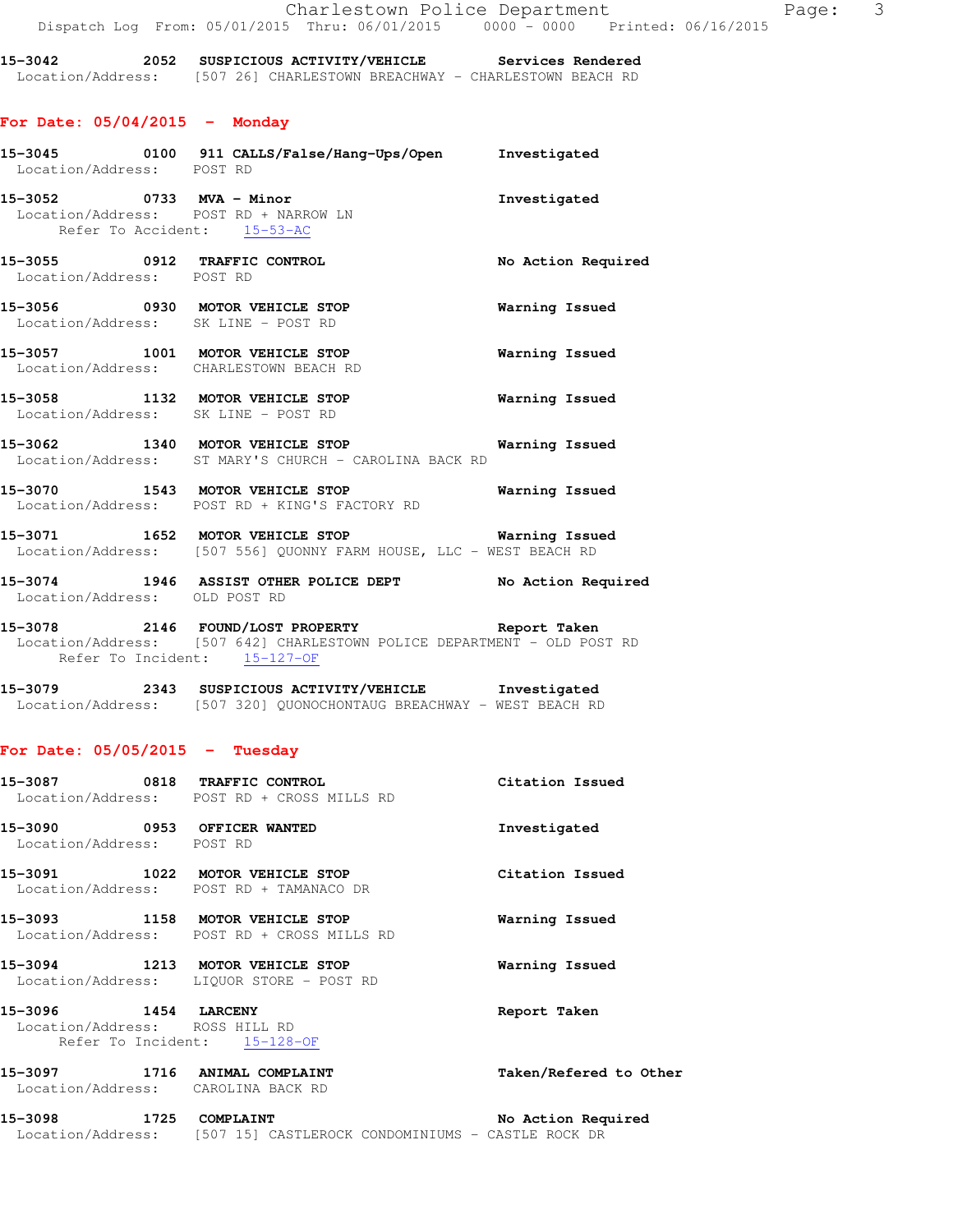| Location/Address: BUCKEYE BROOK RD                                     | 15-3099 1806 TRAFFIC CONTROL 15-3099 Warning Issued                                                                 |                         |
|------------------------------------------------------------------------|---------------------------------------------------------------------------------------------------------------------|-------------------------|
| Location/Address: [507 615] JONATHAN DR                                | 15-3102 2136 DOMESTIC/Assault/Diso/Other Peace Restored                                                             |                         |
| For Date: $05/06/2015$ - Wednesday                                     |                                                                                                                     |                         |
| Location/Address: BUCKEYE BROOK RD                                     | 15-3109 0733 MOTOR VEHICLE COMPLAINT Services Rendered                                                              |                         |
|                                                                        | 15-3111 0856 MOTOR VEHICLE STOP<br>Location/Address: POST RD + KING'S FACTORY RD                                    | <b>Warning Issued</b>   |
| 15-3112 0933 ANIMAL COMPLAINT<br>Location/Address: POST RD + NARROW LN |                                                                                                                     | Could Not Locate        |
| 15-3113 0938 ASSIST CITIZEN<br>Location/Address: ALDER RD              |                                                                                                                     | Investigated            |
|                                                                        | 15-3114 1021 TRAFFIC CONTROL<br>Location/Address: POST RD + KING'S FACTORY RD                                       | Citation Issued         |
| 15-3115 1023 ASSIST CITIZEN<br>Location/Address: ALDER RD              |                                                                                                                     | Services Rendered       |
| 15-3116 1230 OFFICER WANTED<br>Location/Address: CARMICHAEL LN         |                                                                                                                     | Investigated            |
| Location/Address: ARCHES RD                                            | 15-3117 1311 ANIMAL COMPLAINT                                                                                       | Taken to Family/Guardia |
| Location/Address: EDWARDS LN                                           | 15-3119 1400 ASSIST OTHER POLICE DEPT Services Rendered                                                             |                         |
| Location/Address: QUAIL LN                                             | 15-3122 1720 ANNOYING PHONE CALLS No Action Required                                                                |                         |
|                                                                        | 15-3123 1746 MOTOR VEHICLE STOP No Action Required<br>Location/Address: [507 260] RTE 1 @ GENERAL STANTON - POST RD |                         |
| 15-3124 1940 DISABLED MV<br>Location/Address: OLD POST RD              |                                                                                                                     | No Action Required      |
|                                                                        | 15-3125 1947 ROAD HAZARD/OBSTRUCTION<br>Location/Address: EAST BEACH RD + OVERLOOK DR                               | Services Rendered       |
|                                                                        | 15-3126 2013 ASSIST OTHER TOWN DEPT<br>Location/Address: [507 271] RTE 1 @ MICHAEL'S - POST RD                      | Services Rendered       |
| For Date: $05/07/2015$ - Thursday                                      |                                                                                                                     |                         |
|                                                                        | 15-3141 0821 TRAFFIC CONTROL<br>Location/Address: [507 19] CHARLESTOWN ELEMENTARY SCHOOL - CAROLINA BACK RD         | No Action Required      |

**15-3143 0917 TRAFFIC CONTROL No Action Required**  Location/Address: POST RD **15-3144 0935 MOTOR VEHICLE STOP Citation Issued**  Location/Address: EAST BEACH RD

**15-3145 0952 ALARM, BURGLAR Building Checked/Secure**  Location/Address: [507 740] SUNDALE WAY

**15-3147 1113 ASSIST OTHER AGENCY No Action Required**  Location: 6 NOOSENECK HILL APT B RICHMOND, RI 02898 Refer To Incident: 15-129-OF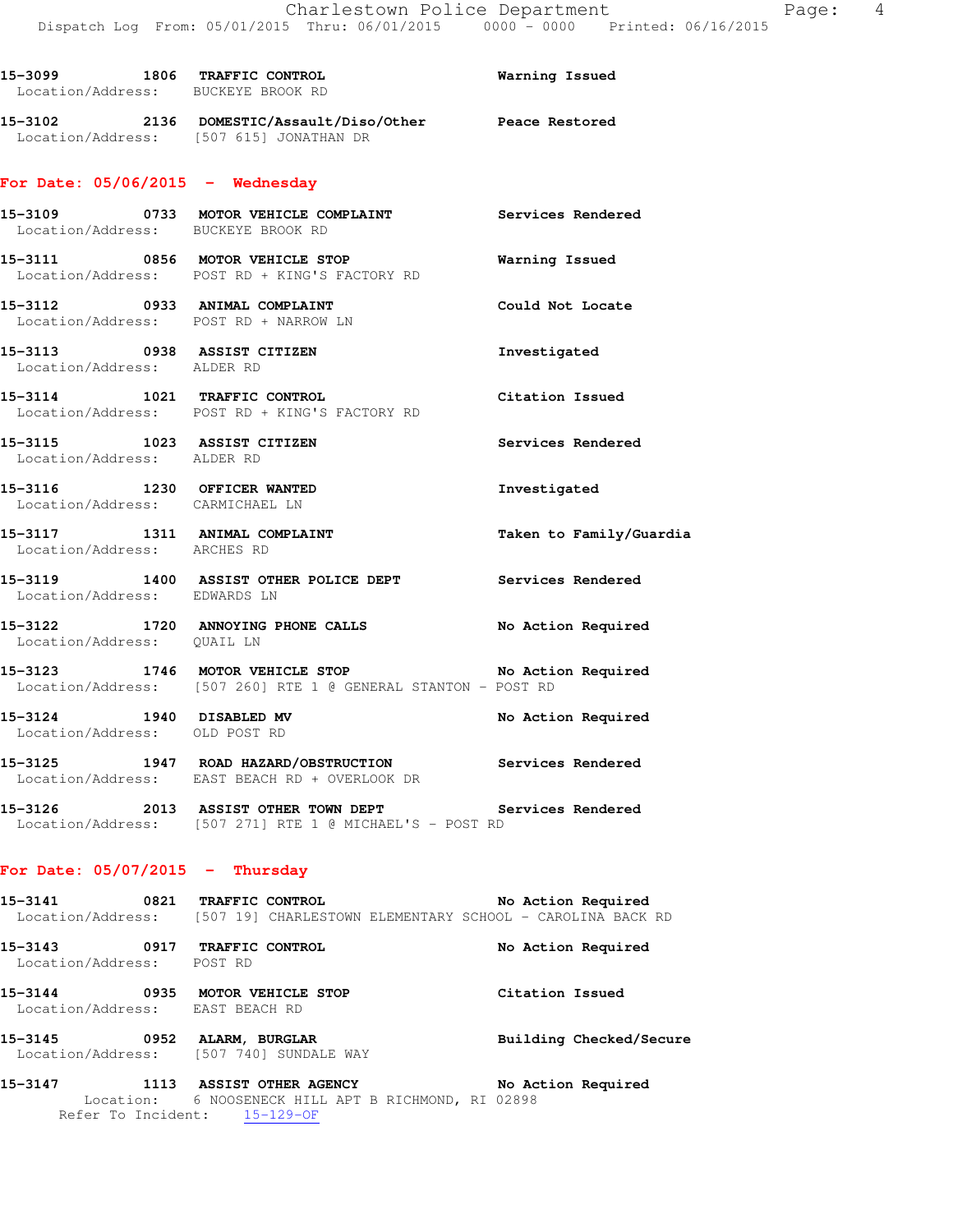|                                      | 15-3146 1114 ROAD HAZARD/OBSTRUCTION Investigated<br>Location/Address: POST RD + SOUTH COUNTY TRL                                    |                                |
|--------------------------------------|--------------------------------------------------------------------------------------------------------------------------------------|--------------------------------|
|                                      | 15-3148 1119 TRAFFIC CONTROL Services Rendered Vicinity of: POST RD                                                                  |                                |
| Location/Address: DRIFTWOOD DR       | 15-3149 1202 ASSIST OTHER POLICE DEPT Threstigated                                                                                   |                                |
|                                      | 15-3150 1304 ASSIST OTHER AGENCY Services Rendered<br>Location/Address: [507 642] CHARLESTOWN POLICE DEPARTMENT - OLD POST RD        |                                |
|                                      | 15-3151 1343 TRAFFIC CONTROL<br>Location/Address: [507 321] CHARLESTOWN BEACH - CHARLESTOWN BEACH RD                                 | <b>Warning Issued</b>          |
| Vicinity of: GENERAL STANTON LN      | 15-3152 1403 MOTOR VEHICLE COMPLAINT Could Not Locate                                                                                |                                |
|                                      | 15-3153 1423 ASSIST CITIZEN<br>Location/Address: [507 806] WEST CASTLE WAY                                                           | Services Rendered              |
|                                      | 15-3154 1506 ALARM, FIRE 1991 1991 No Action Required<br>Location/Address: [507 19] CHARLESTOWN ELEMENTARY SCHOOL - CAROLINA BACK RD |                                |
|                                      | 15-3155 1517 TRAFFIC CONTROL 150 Services Rendered<br>Location/Address: POST RD + PROSSER TRL                                        |                                |
|                                      | 15-3156 1529 MOTOR VEHICLE STOP 1990 Building Checked/Secure<br>Location/Address: [507 410] DUNKIN DONUTS - OLD POST RD              |                                |
| Location/Address: CAROLINA BACK RD   | 15-3157 1830 ANIMAL COMPLAINT                                                                                                        | Investigated                   |
| Location/Address: GOLF CLUB DR       | 15-3159 1935 ALARM, BURGLAR                                                                                                          | Building Checked/Secure        |
| Location/Address: [507 721] LIISA DR | 15-3160 2154 ALARM, BURGLAR                                                                                                          | <b>Building Checked/Secure</b> |
| For Date: $05/08/2015$ - Friday      |                                                                                                                                      |                                |

| 15-3169 0511 TRAFFIC CONTROL<br>Location/Address: POST RD     |                                                                                                                         | No Action Required      |
|---------------------------------------------------------------|-------------------------------------------------------------------------------------------------------------------------|-------------------------|
| 15-3171 0635 ANIMAL COMPLAINT<br>Location/Address: EDWARDS LN |                                                                                                                         | No Action Required      |
| 15-3172 0653 ALARM, BURGLAR<br>Location/Address: GOLF CLUB DR |                                                                                                                         | Building Checked/Secure |
| 15-3176 1024 TRAFFIC CONTROL                                  | Location/Address: MATUNUCK SCHOOLHOUSE RD                                                                               | No Action Required      |
| 15-3179 1418 TRAFFIC CONTROL                                  | Location/Address: WEST BEACH RD + POST RD                                                                               | No Action Required      |
|                                                               | 15-3181 1504 MOTOR VEHICLE STOP 6 Warning Issued<br>Vicinity of: [507 381] CVS PHARMACY - OLD POST RD                   |                         |
| Location/Address: NIANTIC HWY                                 | 15-3182 1507 TOWN COUNCIL DOCKET DELIVERY Services Rendered                                                             |                         |
|                                                               | 15-3183 1547 TRAFFIC CONTROL 150 Services Rendered<br>Location/Address: CONSTRUCTION ZONE - POST RD + KING'S FACTORY RD |                         |
|                                                               | 15-3184 1732 TRAFFIC CONTROL No Action Required<br>Location/Address: [507 653] THE COVE RESTURANT - OLD POST RD         |                         |

**15-3185 1837 ASSIST OTHER AGENCY Investigated**  Location/Address: [507 21] BURLINGAME STATE PARK - CHECK IN STATION - BURLINGAME STATE PARK RD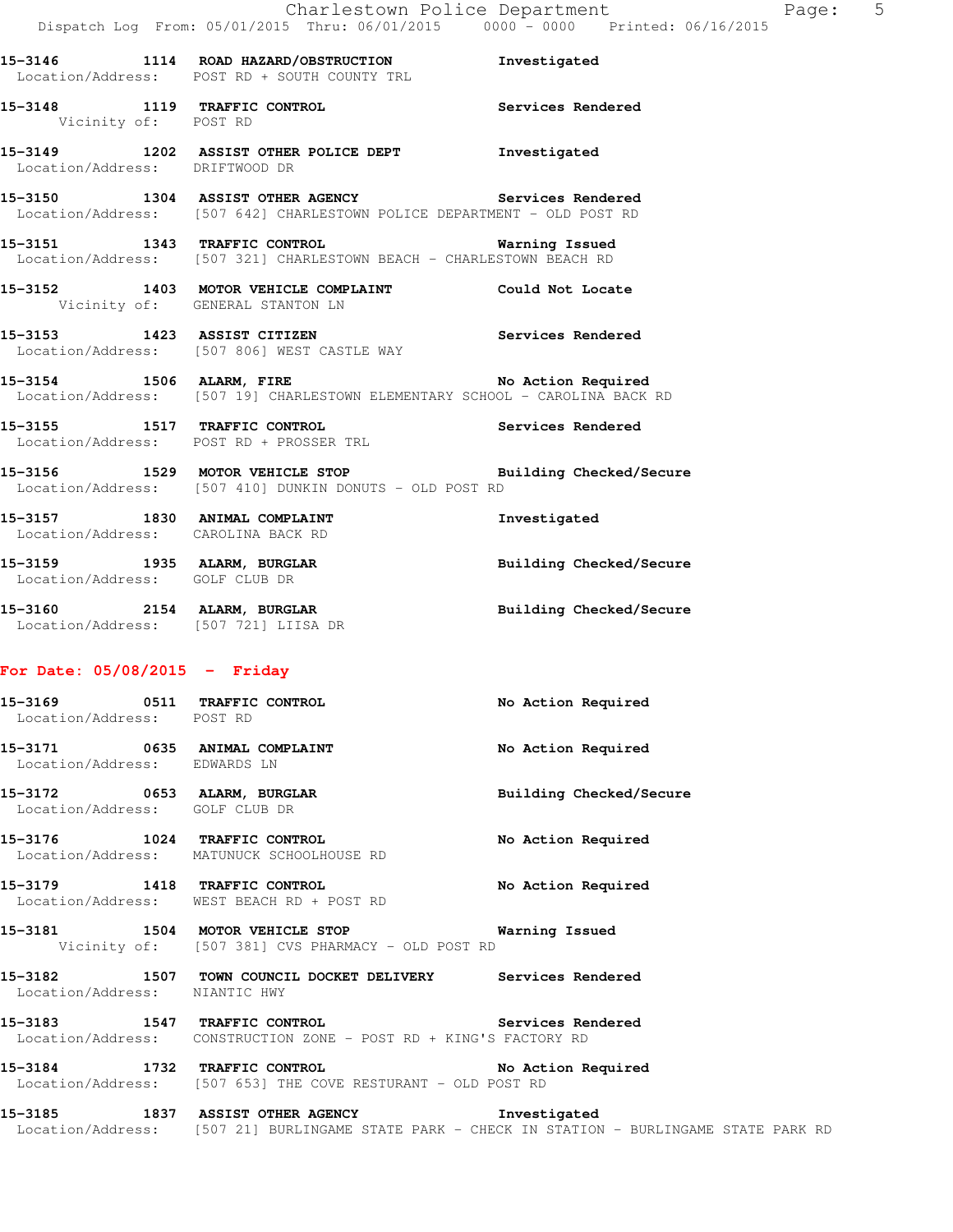| 15-3186 1854 SERVE SUMMONS<br>Location/Address: SANCTUARY RD |                                                                                                                                                           | Services Rendered       |
|--------------------------------------------------------------|-----------------------------------------------------------------------------------------------------------------------------------------------------------|-------------------------|
| Location/Address: NARROW LN                                  | 15-3187 2131 FIREWORKS/Possession/Use/Other Could Not Locate                                                                                              |                         |
| Location/Address: GOLF CLUB DR                               | 15-3189 2249 ALARM, BURGLAR BUNG Building Checked/Secure                                                                                                  |                         |
| For Date: $05/09/2015$ - Saturday                            |                                                                                                                                                           |                         |
|                                                              | 15-3190 0106 TRAFFIC CONTROL CONTROL Warning Issued<br>Location/Address: POST RD + FALCONE LN                                                             |                         |
|                                                              | 15-3193 0127 OFFICER WANTED<br>Location/Address: [507 327] CHARLESTOWN BEACH TOWN PARKING LOT - CHARLESTOWN BEACH RD                                      | Services Rendered       |
| Location/Address: NARROW LN                                  | 15-3195 0145 TRANSPORT                                                                                                                                    | Services Rendered       |
|                                                              | 15-3200 0811 MOTOR VEHICLE STOP <b>Warning Issued</b><br>Location/Address: POST RD + EAST BEACH RD                                                        |                         |
|                                                              | 15-3203 1050 ASSIST CITIZEN Services Rendered<br>Location/Address: [507 28] SIMPLE PEASURES - SOUTH COUNTY TRL                                            |                         |
| 15-3204 1208 COMPLAINT<br>Location/Address: GEORGE ST        |                                                                                                                                                           | Investigated            |
|                                                              | 15-3207 1250 ALARM, BURGLAR INDEEDING The Same of the Seation (Address: [507 364] CROTTY AND SONS AUTO BODY - SOUTH COUNTY TRL                            |                         |
|                                                              | 15-3208 1331 MOTOR VEHICLE STOP 6 Citation Issued<br>Location/Address: POST RD + FALCONE LN                                                               |                         |
| Location/Address: PERKINS LN                                 | 15-3209 1335 ASSIST OTHER POLICE DEPT Could Not Locate                                                                                                    |                         |
|                                                              | 15-3211 1553 ANIMAL COMPLAINT<br>Location/Address: CROSSLAND ST<br>Refer To Incident: 15-131-OF                                                           | Investigated            |
| Location/Address: BISCUIT CITY RD                            | 15-3212 1625 MVA - W/Injury/Fluid/Hazard Investigated<br>Refer To Accident: 15-54-AC                                                                      |                         |
|                                                              | 15-3213 1858 ANNOYING PHONE CALLS Report Taken<br>Location/Address: [507 642] CHARLESTOWN POLICE DEPARTMENT - OLD POST RD<br>Refer To Incident: 15-130-OF |                         |
|                                                              | 15-3214 1906 OFFICER WANTED<br>Location/Address: [507 247] HUNGRY HAVEN RESTAURANT - SOUTH COUNTY TRL                                                     | Investigated            |
|                                                              | 15-3215 2045 POLICE INFORMATION<br>Location/Address: POST RD + WILDFLOWER RD                                                                              | Warning Issued          |
|                                                              | 15-3216 2107 SUSPICIOUS ACTIVITY/VEHICLE Services Rendered<br>Location/Address: SCHOOLHOUSE POND RD                                                       |                         |
| 15-3217 2109 OFFICER WANTED                                  | Services Rendered<br>Location/Address: [507 208] HITCHING POST - POST RD                                                                                  |                         |
| 15-3218 2121 WATER RESCUE                                    | Location/Address: [507 26] CHARLESTOWN BREACHWAY - CHARLESTOWN BEACH RD<br>Refer To Incident: 15-132-OF                                                   | Transported to Hospital |
|                                                              | 15-3219 2353 TRAFFIC CONTROL<br>Location/Address: SOUTH COUNTY TRL + SHANNOCK RD                                                                          | No Action Required      |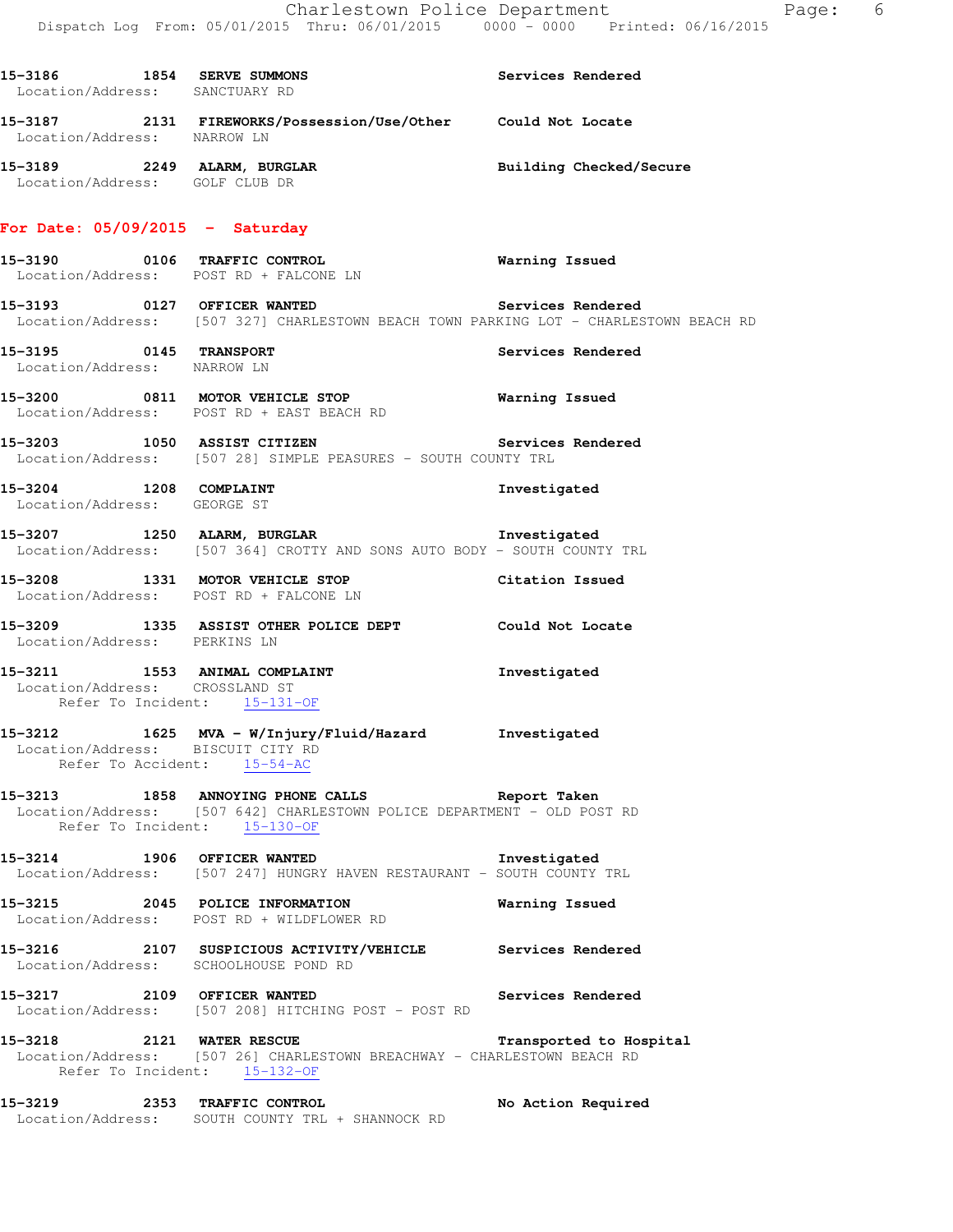|  |  | For Date: 05/10/2015 |  | Sunday |  |
|--|--|----------------------|--|--------|--|
|--|--|----------------------|--|--------|--|

- **15-3220 0009 MOTOR VEHICLE STOP Warning Issued**  Location/Address: SOUTH COUNTY TRL + SHANNOCK RD **15-3221 0044 ASSIST OTHER POLICE DEPT Services Rendered**  Location/Address: CROSSLAND ST **15-3225 0712 SUSPICIOUS ACTIVITY/VEHICLE Investigated**  Location/Address: SHUMANKANUC HILL RD **15-3226 0752 DISABLED MV Services Rendered**  Location/Address: POST RD + NARROW LN **15-3227 0941 LARCENY Report Taken**  Location/Address: [507 233] NORDIC LODGE - EAST PASQUISETT TRL Refer To Incident: 15-133-OF **15-3228 1030 ALARM, BURGLAR False Alarm**  Location/Address: [507 774] DUDLEY LN **15-3231 1248 MOTOR VEHICLE STOP No Action Required**  Location/Address: [507 66] WILLOWS RESORT - POST RD **15-3232 1324 ANIMAL COMPLAINT Investigated**  Location/Address: UMBRELLA FACTORY - OLD POST RD
- **15-3233 1408 ASSIST OTHER POLICE DEPT Could Not Locate**  Location/Address: PERKINS LN
- **15-3234 1552 OFFICER WANTED Transported to Hospital**  Location/Address: [507 850] CROSS MILLS FIRE STATION - OLD POST RD
- **15-3237 1637 TRAFFIC CONTROL Services Rendered**  Location/Address: POST RD + EAST BEACH RD
- **15-3236 1655 OFFICER WANTED Taken/Refered to Other**  Location/Address: CHARLESTOWN BEACH RD
- **15-3238 1904 ASSIST OTHER POLICE DEPT Services Rendered**  Location/Address: PERKINS LN
- **15-3239 1925 FOLLOW-UP INVESTIGATION No Action Required**  Location/Address: [507 233] NORDIC LODGE - EAST PASQUISETT TRL

### **For Date: 05/11/2015 - Monday**

- **15-3247 0458 TRAFFIC CONTROL No Action Required**  Location/Address: POST RD + PROSSER TRL **15-3248 0504 MISSING PERSON Investigated**
- Location/Address: ATLANTIS DR Refer To Incident: 15-134-OF
- **15-3253 0701 POLICE INFORMATION Services Rendered**  Location/Address: [507 19] CHARLESTOWN ELEMENTARY SCHOOL - CAROLINA BACK RD
- **15-3255 1015 AIRCRAFT ACCIDENT Unfounded**  Location/Address: SURFSIDE AVE
- **15-3256 1059 ALARM, BURGLAR Unfounded**  Location/Address: [507 561] SHANNOCK RD
- **15-3257 1145 ANIMAL COMPLAINT Peace Restored**  Location/Address: [507 45] RIPPY'S LIQUOR MART - SOUTH COUNTY TRL
- **15-3258 1447 MOTOR VEHICLE STOP Warning Issued**  Location/Address: [507 266] RTE 1 @ WILLOWS SOUTH BOUND - POST RD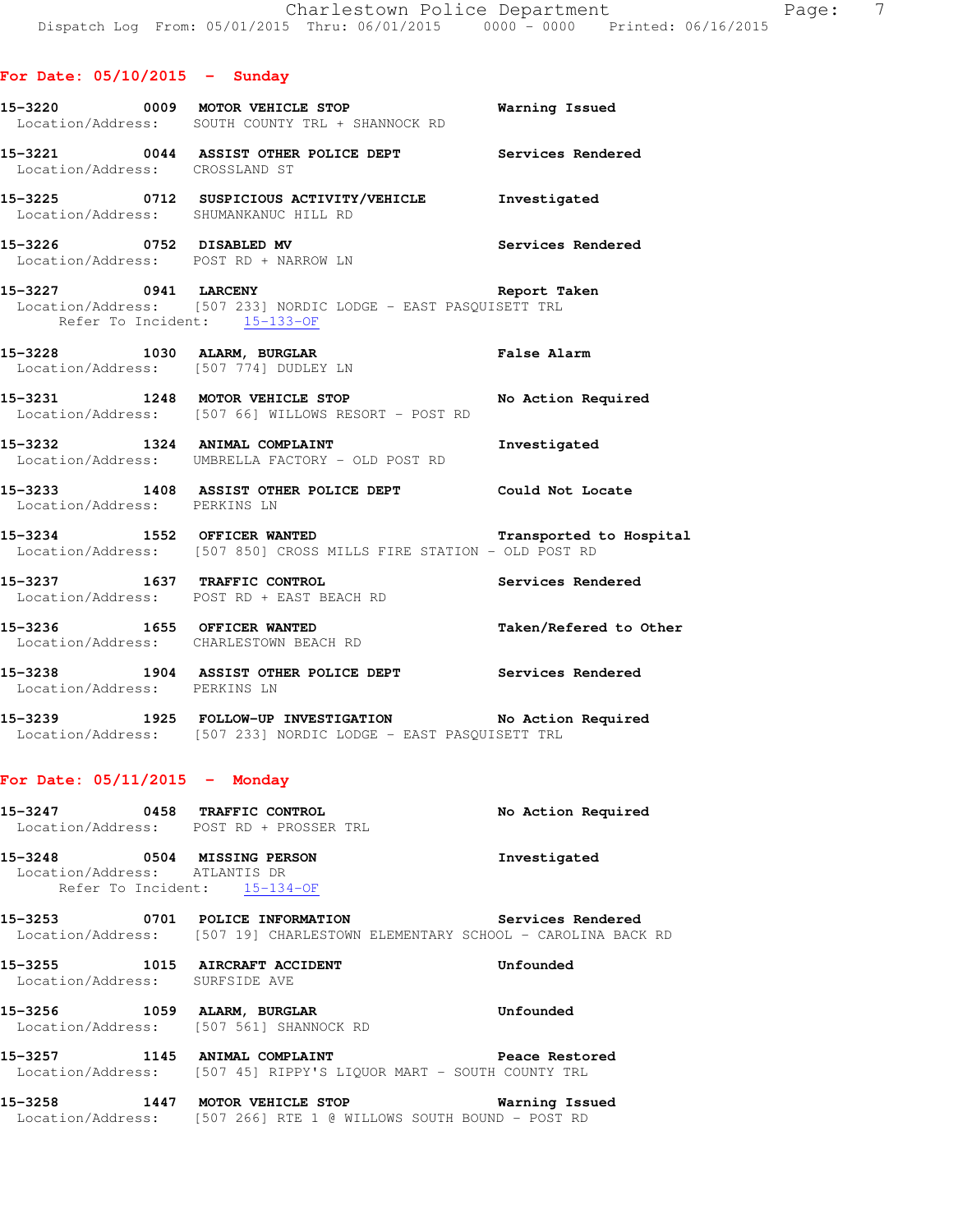|                                            | 15-3260 1512 POLICE INFORMATION<br>Location/Address: SCHOOLHOUSE POND RD                                                                                                                                                                                   | Services Rendered |
|--------------------------------------------|------------------------------------------------------------------------------------------------------------------------------------------------------------------------------------------------------------------------------------------------------------|-------------------|
| Location/Address: SCAPA FLOW RD<br>Aqe: 24 | 15-3261 1522 DOMESTIC/Assault/Diso/Other Arrest(s) Made<br>Refer To Arrest: 15-36-AR<br>Arrest: STODART, STUART J<br>Address: 100 SCAPA FLOW RD CHARLESTOWN, RI<br>Charges: DOMESTIC-VANDALISM/MALICIOUS INJURY TO PROP<br>DOMESTIC-SIMPLE ASSAULT/BATTERY |                   |
|                                            | 15-3262 1608 ROAD HAZARD/OBSTRUCTION Removed Hazard<br>Location/Address: POST RD + EAST BEACH RD                                                                                                                                                           |                   |
| Location/Address: NARROW LN                | 15-3263 1613 WELL BEING CHECK                                                                                                                                                                                                                              | Services Rendered |
|                                            | 15-3265 1847 MOTOR VEHICLE STOP<br>Location/Address: POST RD + FALCONE LN                                                                                                                                                                                  | Warning Issued    |
|                                            | 15-3266 1926 DISABLED MV<br>Location/Address: [507 604] SM MINI MART - POST RD                                                                                                                                                                             | Services Rendered |
|                                            | 15-3267 1952 DISABLED MV<br>Location/Address: [507 261] RTE 1 @ STATE GARAGE - POST RD                                                                                                                                                                     | Investigated      |
| 15-3268 1953 ASSIST CITIZEN                | Location/Address: KING'S FACTORY RD                                                                                                                                                                                                                        | Services Rendered |
|                                            |                                                                                                                                                                                                                                                            |                   |

**15-3270 2145 MOTOR VEHICLE STOP Warning Issued**  Location/Address: [507 42] BAPTIST CHURCH - SHANNOCK RD **15-3271 2148 OFFICER WANTED Investigated** 

**15-3272 2254 DISTURBANCE/Music/Noise Investigated**  Location/Address: CROSSLAND ST

### **For Date: 05/12/2015 - Tuesday**

Location/Address: CENTER ST

|                                                               | 15-3281 0706 MOTOR VEHICLE COMPLAINT<br>Location/Address: POST RD + NARROW LN                                               | Investigated       |
|---------------------------------------------------------------|-----------------------------------------------------------------------------------------------------------------------------|--------------------|
| Location/Address: POST RD                                     | 15-3282 0727 POLICE INFORMATION                                                                                             | Investigated       |
| Location/Address: POST RD                                     | 15-3283 0748 POLICE INFORMATION                                                                                             | Investigated       |
|                                                               | 15-3284 6842 MOTOR VEHICLE COMPLAINT 6 Warning Issued<br>Location/Address: [507 258] RTE 1 @ SOUTH KINGSTOWN LINE - POST RD |                    |
| 15-3286 0915 MVA - Minor<br>Location/Address: OLD POST RD     | Refer To Accident: 15-55-AC                                                                                                 | Investigated       |
| Location/Address: MAIZE DR                                    |                                                                                                                             |                    |
| 15-3289 1102 VANDALISM<br>Location/Address: ALDER RD          |                                                                                                                             | No Action Required |
|                                                               | 15-3290 1114 ANIMAL COMPLAINT<br>Location/Address: GENERAL STANTON LN                                                       | Services Rendered  |
| 15-3292 1207 ALARM, BURGLAR<br>Location/Address: OLD COACH RD |                                                                                                                             | <b>False Alarm</b> |

**15-3293 1238 MOTOR VEHICLE STOP Warning Issued**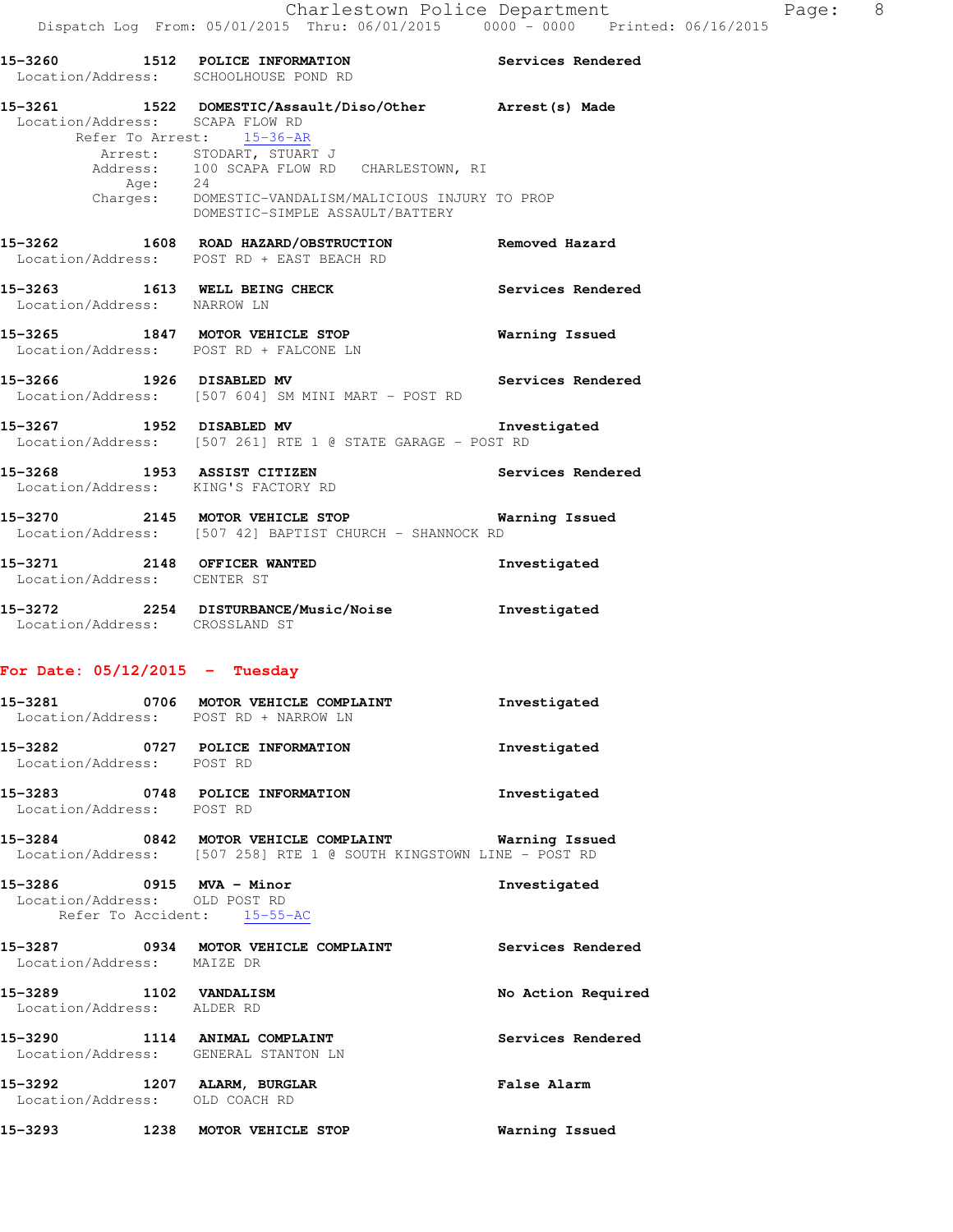|                                                         | Dispatch Log From: 05/01/2015 Thru: 06/01/2015 0000 - 0000 Printed: 06/16/2015                                                                                            | Charlestown Police Department | Page: | 9 |
|---------------------------------------------------------|---------------------------------------------------------------------------------------------------------------------------------------------------------------------------|-------------------------------|-------|---|
|                                                         | Location/Address: POST RD + EAST BEACH RD                                                                                                                                 |                               |       |   |
|                                                         | 15-3297 1448 OFFICER WANTED<br>Location/Address: KING'S FACTORY RD                                                                                                        | No Action Required            |       |   |
|                                                         | 15-3298 1503 MOTOR VEHICLE COMPLAINT 1nvestigated<br>Location/Address: KING'S FACTORY RD + SHUMANKANUC HILL RD                                                            |                               |       |   |
|                                                         | 15-3299 1527 WELL BEING CHECK<br>Location/Address: [507 20] NINIGRET PARK - PARK LN<br>Refer To Incident: 15-135-OF                                                       | Taken to Family/Guardia       |       |   |
|                                                         | 15-3300 1635 MOTOR VEHICLE STOP <b>Warning Issued</b><br>Location/Address: POST RD + WILDFLOWER RD                                                                        |                               |       |   |
|                                                         | 15-3302 1852 SUSPICIOUS ACTIVITY/VEHICLE Could Not Locate Location/Address: OLD POST RD                                                                                   |                               |       |   |
| Location/Address: GOLF CLUB DR                          | 15-3304 2131 ALARM, BURGLAR                                                                                                                                               | Building Checked/Secure       |       |   |
| For Date: $05/13/2015$ - Wednesday                      |                                                                                                                                                                           |                               |       |   |
|                                                         | 15-3305 0138 MOTOR VEHICLE STOP<br>Location/Address: POST RD + TAMANACO DR                                                                                                | Warning Issued                |       |   |
|                                                         | 15-3307 0146 MOTOR VEHICLE STOP<br>Location/Address: SOUTH COUNTY TRL + NARROW LN                                                                                         | Warning Issued                |       |   |
|                                                         | 15-3308 0154 MOTOR VEHICLE STOP<br>Location/Address: POST RD + PROSSER TRL                                                                                                | No Action Required            |       |   |
|                                                         | 15-3310 0219 MOTOR VEHICLE STOP<br>Location/Address: POST RD + BEND RD                                                                                                    | Warning Issued                |       |   |
| Location/Address: POST RD                               | 15-3315 0950 TRAFFIC CONTROL                                                                                                                                              | No Action Required            |       |   |
| Location/Address: SKAGERRAK RD                          | 15-3320 1429 EMBEZZELMENT/FRAUD/FORGERY Report Taken<br>Refer To Incident: 15-136-OF                                                                                      |                               |       |   |
|                                                         | 15-3321 1548 LOST/STOLEN LICENSE PLATES Report Taken<br>Location/Address: [507 642] CHARLESTOWN POLICE DEPARTMENT - OLD POST RD<br>Refer To Incident: 15-137-OF           |                               |       |   |
| 15-3322 1727 OFFICER WANTED                             | Location/Address: SHUMANKANUC HILL RD                                                                                                                                     | Investigated                  |       |   |
|                                                         | 15-3323 1758 MOTOR VEHICLE STOP<br>Location/Address: SOUTH COUNTY TRL                                                                                                     | Warning Issued                |       |   |
| 15-3324 1837 ALARM, FIRE<br>Location/Address: FIFTH AVE |                                                                                                                                                                           | Extinquished                  |       |   |
| Location/Address: COVEY CT                              | 15-3327 1927 ANIMAL COMPLAINT                                                                                                                                             | Services Rendered             |       |   |
| 15-3328 1929 FIRE, OTHER<br>Location/Address: NARROW LN |                                                                                                                                                                           | Investigated                  |       |   |
|                                                         | 15-3329 2022 ANIMAL COMPLAINT COMPRESSES The Structure of the STR of the STR of the STR of the STR o<br>Location/Address: [507 374] SAINT MARYS CHURCH - CAROLINA BACK RD |                               |       |   |
|                                                         |                                                                                                                                                                           |                               |       |   |

# **For Date: 05/14/2015 - Thursday**

**15-3340 0556 TRAFFIC CONTROL No Action Required**  Location/Address: POST RD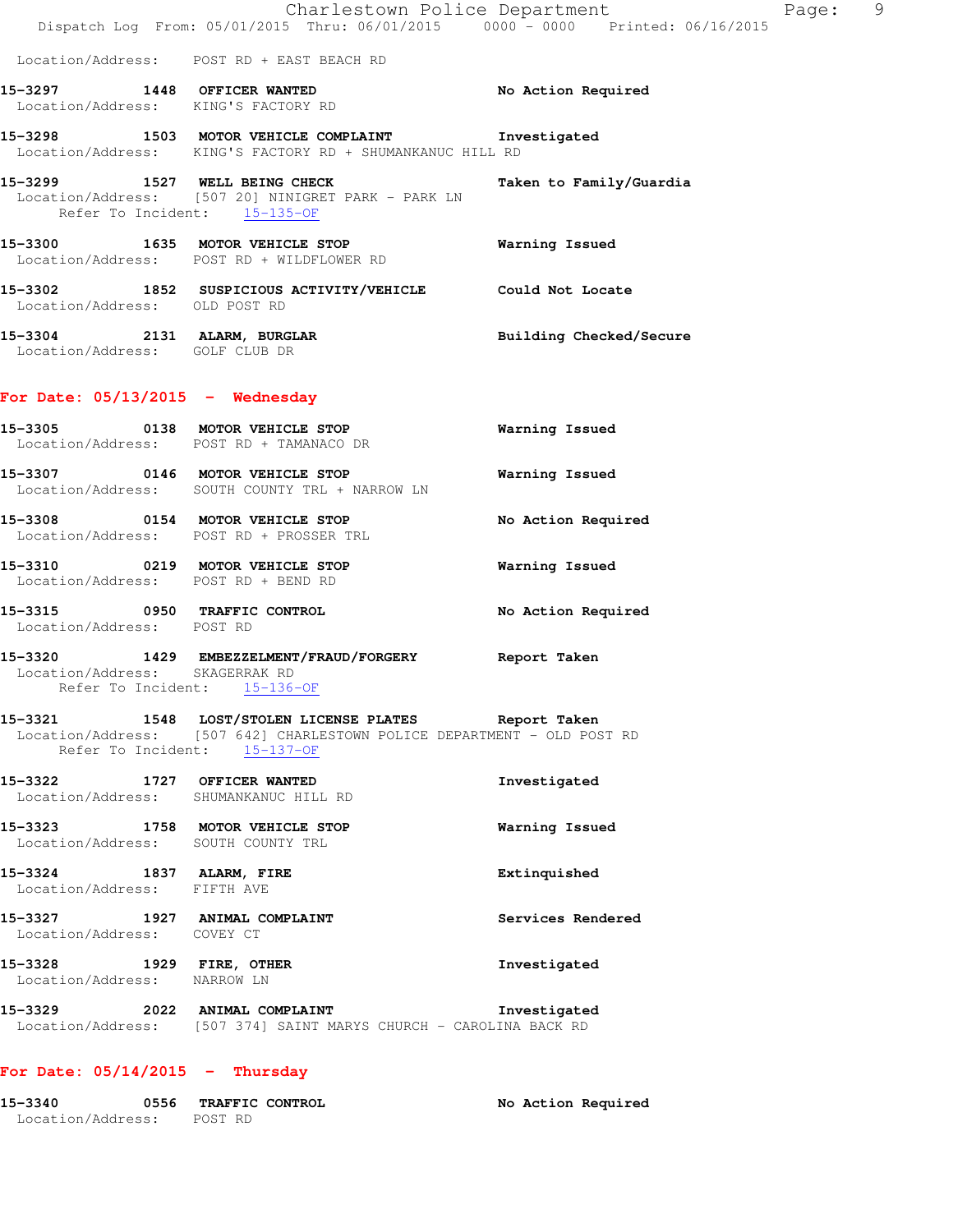**15-3342 1022 POLICE INFORMATION Report Taken**  Location/Address: [507 642] CHARLESTOWN POLICE DEPARTMENT - OLD POST RD Refer To Incident: 15-138-OF

**15-3345 1124 TRAFFIC CONTROL No Action Required**  Location/Address: WEST BEACH RD + SEA BREEZE AVE

**15-3344 1126 TRAFFIC CONTROL No Action Required**  Location/Address: OLD POST RD

**15-3346 1153 ASSIST OTHER POLICE DEPT Could Not Locate**  Location/Address: [507 275] RTE 1 @ WESTERLY LINE - POST RD

**15-3347 1155 MOTOR VEHICLE STOP Warning Issued**  Location/Address: [507 100] RTE 1 @ FIORES - POST RD

**15-3348 1232 MOTOR VEHICLE COMPLAINT Could Not Locate**  Vicinity of: [507 258] RTE 1 @ SOUTH KINGSTOWN LINE - POST RD

**15-3349 1324 ANIMAL COMPLAINT No Action Required**  Location/Address: BURLINGAME DR

**15-3350 1505 ANNOYING PHONE CALLS Investigated**  Location/Address: INDIAN TRL

**15-3352 1857 TRAFFIC CONTROL Services Rendered**  Location/Address: POST RD + EAST BEACH RD

**15-3353 1858 MOTOR VEHICLE STOP Citation Issued**  Location/Address: [507 360] COUNTRY FOOD MART - SOUTH COUNTY TRL

**15-3354 1905 AMTRAK RELATED COMPLAINTS Investigated**  Vicinity of: EDWARDS LN

**15-3355 2002 MOTOR VEHICLE STOP Warning Issued**  Location/Address: OLD POST RD + GENWOOD DR **15-3356 2315 MOTOR VEHICLE COMPLAINT Investigated** 

Location/Address: POST RD

### **For Date: 05/15/2015 - Friday**

|                                                                    | 15-3366 0924 MOTOR VEHICLE STOP<br>Location/Address: DRIVING RANGE - POST RD       | Citation Issued    |
|--------------------------------------------------------------------|------------------------------------------------------------------------------------|--------------------|
| 15-3367 1005 TRAFFIC CONTROL<br>Location/Address: SOUTH COUNTY TRL |                                                                                    | No Action Required |
| 15-3369 1104 TRAFFIC CONTROL<br>Location/Address: SOUTH COUNTY TRL |                                                                                    | No Action Required |
|                                                                    | 15-3374 1532 MOTOR VEHICLE STOP<br>Location/Address: POST RD + KING'S FACTORY RD   | Citation Issued    |
| 15-3375 1620 TRAFFIC CONTROL                                       | Location/Address: POST RD + KING'S FACTORY RD                                      | Services Rendered  |
| 15-3376 1627 MOTOR VEHICLE STOP                                    | Location/Address: POST RD + CROSS MILLS RD                                         | Warning Issued     |
| 15-3377 1641 MOTOR VEHICLE STOP<br>Location/Address: FALCONE LN    |                                                                                    | Warning Issued     |
|                                                                    | 15-3378 1651 ASSIST OTHER POLICE DEPT<br>Location/Address: WESTERLY LINE - POST RD | Services Rendered  |

**15-3379 1815 TRAFFIC CONTROL Services Rendered**  Location/Address: CHARLESTOWN BEACH RD

**15-3380 1853 OFFICER WANTED Services Rendered**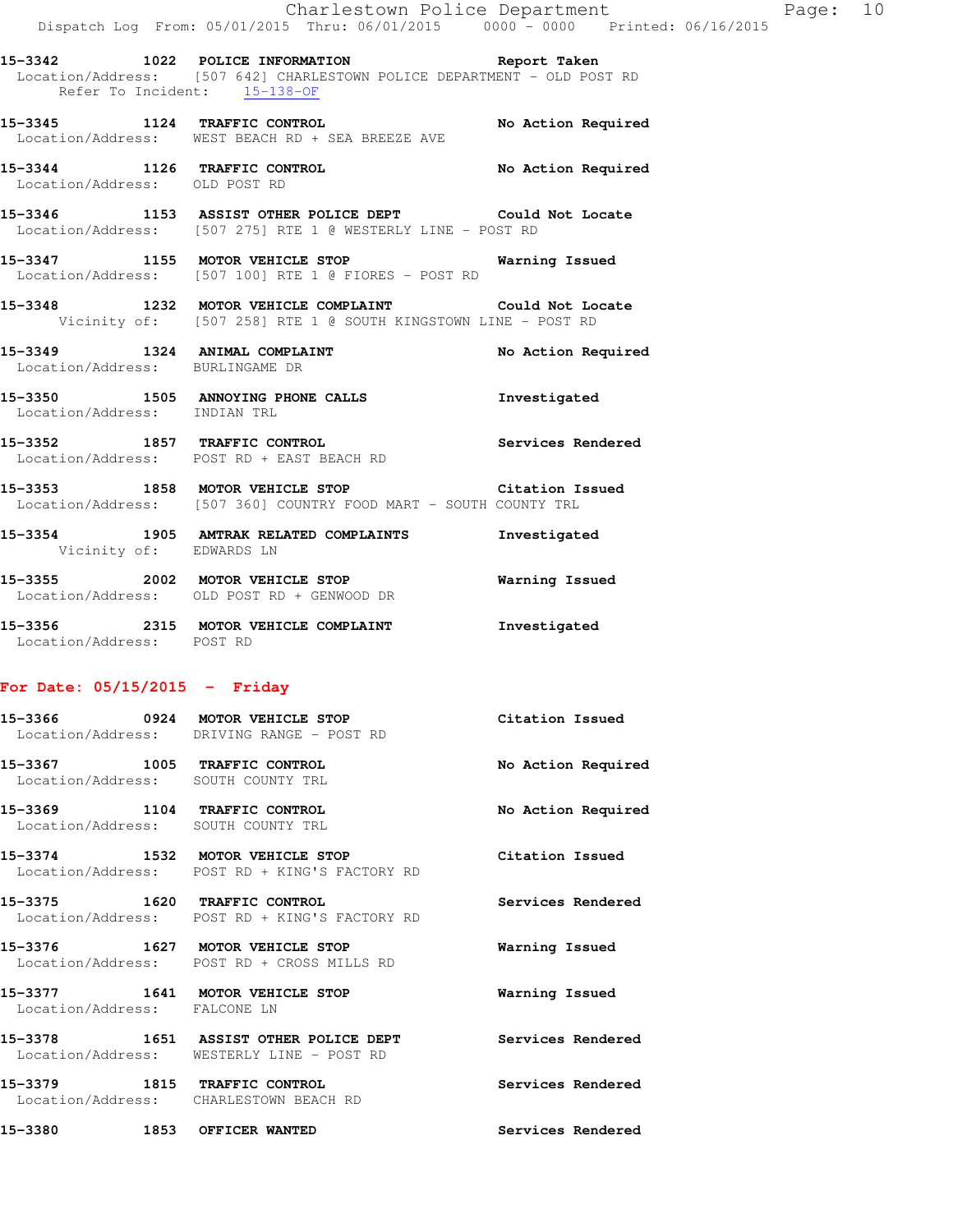|                                   | Charlestown Police Department<br>Dispatch Log From: 05/01/2015 Thru: 06/01/2015 0000 - 0000 Printed: 06/16/2015              |                       |
|-----------------------------------|------------------------------------------------------------------------------------------------------------------------------|-----------------------|
|                                   | Location/Address: CHARLESTOWN BEACH RD                                                                                       |                       |
|                                   | Location/Address: SOUTH COUNTY TRL + CAROLINA BACK RD                                                                        |                       |
|                                   | 15-3383 2037 DISABLED MV<br>Location/Address: POST RD + WILDFLOWER RD                                                        | Services Rendered     |
| For Date: $05/16/2015$ - Saturday |                                                                                                                              |                       |
|                                   | 15-3392 0101 POLICE INFORMATION Services Rendered<br>Location/Address: [507 642] CHARLESTOWN POLICE DEPARTMENT - OLD POST RD |                       |
|                                   | 15-3391 0102 TRAFFIC CONTROL<br>Location/Address: ROSS HILL RD + BUCKEYE BROOK RD                                            | No Action Required    |
|                                   | 15-3396 0435 MOTOR VEHICLE STOP Citation Issued<br>Location/Address: POST RD + TAMANACO DR                                   |                       |
|                                   | 15-3397 0607 MOTOR VEHICLE STOP 60 Warning Issued<br>Location/Address: POST RD + TAMANACO DR                                 |                       |
| Location/Address: POST RD         | 15-3399 1047 TRAFFIC CONTROL                                                                                                 | No Action Required    |
| Location/Address: KEITH DR        | 15-3400 1242 FIRE, OTHER                                                                                                     | Investigated          |
|                                   | 15-3401 1247 MOTOR VEHICLE STOP<br>Location/Address: POST RD + PROSSER TRL                                                   | <b>Warning Issued</b> |
|                                   | 15-3402 1328 MOTOR VEHICLE STOP Citation Issued<br>Location/Address: [507 208] HITCHING POST - POST RD                       |                       |
| Location/Address: POST RD         | 15-3403 1508 SUSPICIOUS ACTIVITY/VEHICLE Unfounded                                                                           |                       |
|                                   | 15-3404 1606 VANDALISM<br>Location/Address: CHARLESTOWN BEACH RD                                                             | Investigated          |
|                                   | 15-3405 1633 MOTOR VEHICLE STOP<br>Location/Address: SOUTH COUNTY TRL                                                        | <b>Warning Issued</b> |
|                                   | 15-3406 1657 MOTOR VEHICLE STOP<br>Location/Address: HORSESHOE FALLS - SHANNOCK RD                                           | Warning Issued        |
|                                   | 15-3407 1701 MOTOR VEHICLE STOP Citation Issued<br>Location/Address: PROSSER TRL + KING'S FACTORY RD                         |                       |
| Location/Address: NINIGRET AVE    | 15-3409 2057 SUSPICIOUS ACTIVITY/VEHICLE Unfounded                                                                           |                       |
|                                   | 15-3411 2124 MOTOR VEHICLE STOP<br>Location/Address: [507 100] RTE 1 @ FIORES - POST RD                                      | Warning Issued        |
| Location/Address: KEITH DR        | 15-3413 2237 DCYF INVESTIGATION                                                                                              | No Action Required    |
|                                   |                                                                                                                              |                       |

Page: 11

# **For Date: 05/17/2015 - Sunday**

| 15-3419            | 0044 | <b>OFFICER WANTED</b> | Investigated |
|--------------------|------|-----------------------|--------------|
| Location/Address:  |      | SHUMANKANUC HILL RD   |              |
| Refer To Incident: |      | $15 - 141 - OF$       |              |

**15-3420 0110 ASSIST OTHER POLICE DEPT Services Rendered**  Vicinity of: [507 275] RTE 1 @ WESTERLY LINE - POST RD

**15-3422 0123 MVA - W/Injury/Fluid/Hazard Transported to Hospital**  Location/Address: KLONDIKE RD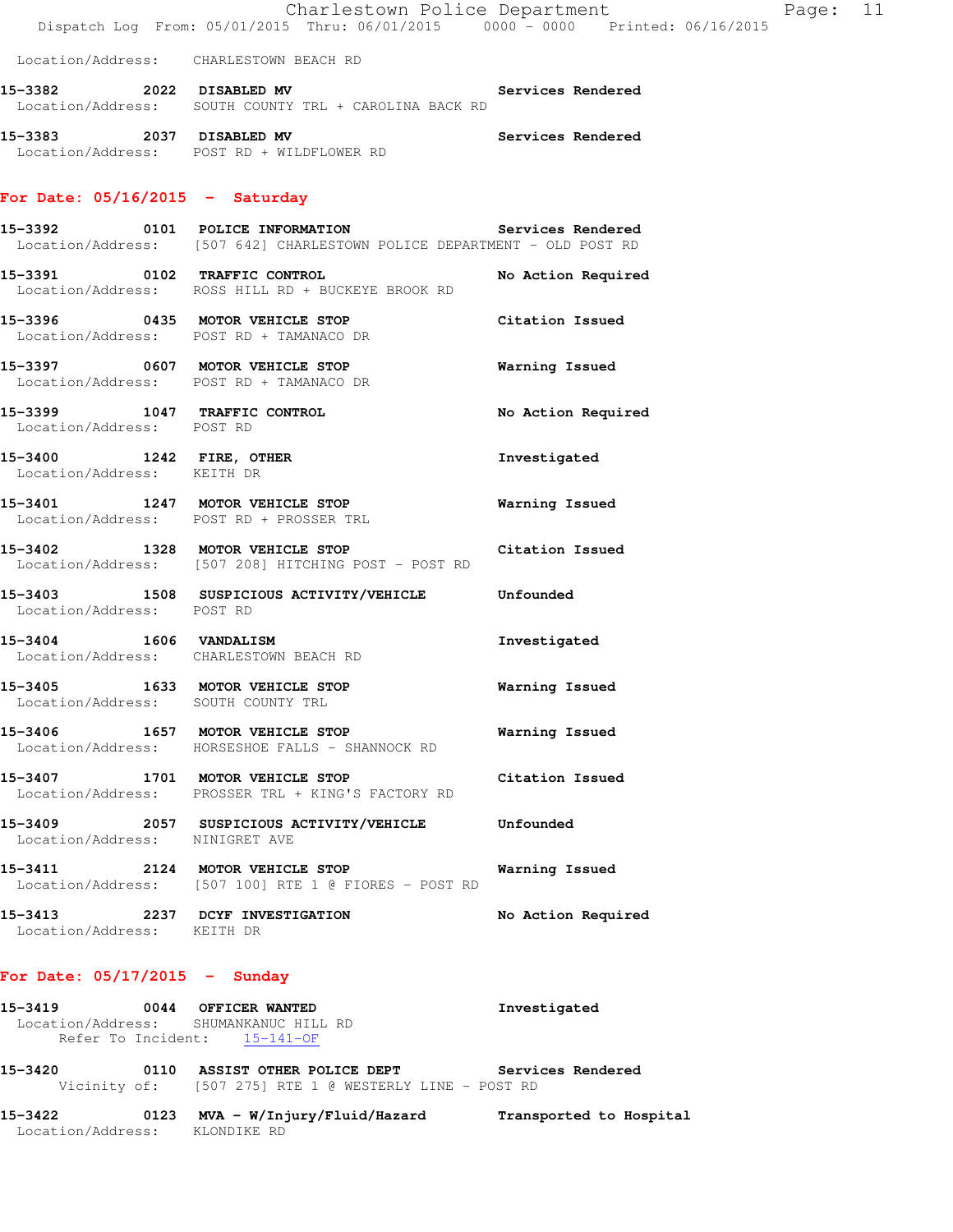|                                                               | Charlestown Police Department<br>Dispatch Log From: 05/01/2015 Thru: 06/01/2015 0000 - 0000 Printed: 06/16/2015                                                         |                    |
|---------------------------------------------------------------|-------------------------------------------------------------------------------------------------------------------------------------------------------------------------|--------------------|
|                                                               | Refer To Accident: 15-57-AC                                                                                                                                             |                    |
|                                                               | 15-3423 0141 OFFICER WANTED Taken/Refered to Other<br>Location/Address: SHUMANKANUC HILL RD                                                                             |                    |
| Location/Address: KLONDIKE RD                                 | 15-3426 0730 FOLLOW-UP INVESTIGATION 1nvestigated                                                                                                                       |                    |
|                                                               | 15-3427 0903 DIS CONDUCT / FIGHT Transported to Hospital<br>Vicinity of: [507 309] RTE 1A @ CROSS MILLS FIRE DEPARTMENT - OLD POST RD<br>Refer To Incident: $15-139-0F$ |                    |
|                                                               | 15-3428 0941 ANIMAL COMPLAINT COULD Could Not Locate<br>Vicinity of: TOCKWOTTEN COVE RD                                                                                 |                    |
|                                                               | 15-3430 1043 MOTOR VEHICLE COMPLAINT 1nvestigated<br>Location/Address: [507 72] CUMBERLAND FARMS - OLD POST RD                                                          |                    |
|                                                               | 15-3433 1259 PARKING VIOLATIONS No Action Required<br>Location/Address: [507 320] QUONOCHONTAUG BREACHWAY - WEST BEACH RD                                               |                    |
| Location/Address: BURDICKVILLE RD                             | 15-3435 1406 SUSPICIOUS ACTIVITY/VEHICLE 1nvestigated                                                                                                                   |                    |
|                                                               | 15-3436 1429 MOTOR VEHICLE STOP No Action Required<br>Location/Address: [507 266] RTE 1 @ WILLOWS - POST RD                                                             |                    |
| 15-3437 1525 OFFICER WANTED                                   | Location/Address: [507 20] NINIGRET PARK - PARK LN                                                                                                                      | Could Not Locate   |
|                                                               | 15-3438 1544 FIRE, BRUSH 15-3438 Extinquished<br>Location/Address: CHARLESTOWN BEACH RD                                                                                 |                    |
|                                                               | 15-3439 1620 MOTOR VEHICLE STOP 15-3439 Citation Issued<br>Location/Address: [507 266] RTE 1 @ WILLOWS - POST RD                                                        |                    |
|                                                               | 15-3440 1622 DISABLED MV 15-3440 Services Rendered<br>Location/Address: POST RD + EAST BEACH RD                                                                         |                    |
|                                                               | 15-3441 1658 ASSIST OTHER POLICE DEPT Transported to Hospital<br>Location/Address: [507 321] CHARLESTOWN BEACH - CHARLESTOWN BEACH RD                                   |                    |
| 15-3442 1743 OFFICER WANTED                                   | Location/Address: [507 233] NORDIC LODGE - EAST PASQUISETT TRL<br>Refer To Incident: 15-140-OF                                                                          | Report Taken       |
| Location/Address: OAK RIDGE RD                                | 15-3443 1819 ANNOYING PHONE CALLS                                                                                                                                       | Investigated       |
|                                                               | 15-3444 1920 MOTOR VEHICLE STOP Citation Issued<br>Location/Address: [507 266] RTE 1 @ WILLOWS - POST RD                                                                |                    |
|                                                               | 15-3445 1934 MOTOR VEHICLE STOP<br>Location/Address: [507 266] RTE 1 @ WILLOWS - POST RD                                                                                | Citation Issued    |
| 15-3448 2202 DISABLED MV                                      | Location/Address: POST RD + SCHOOLHOUSE POND RD                                                                                                                         | No Action Required |
| For Date: $05/18/2015$ - Monday                               |                                                                                                                                                                         |                    |
| 15-3454 0110 OFFICER WANTED<br>Location/Address: OAK RIDGE RD |                                                                                                                                                                         | Investigated       |

**15-3455 0141 POLICE INFORMATION Investigated**  Location/Address: [507 62] OCEAN VIEW MOTEL - POST RD Refer To Incident: 15-142-OF

**15-3459 0556 MVA - Minor Investigated**  Location/Address: POST RD + LAKESIDE DR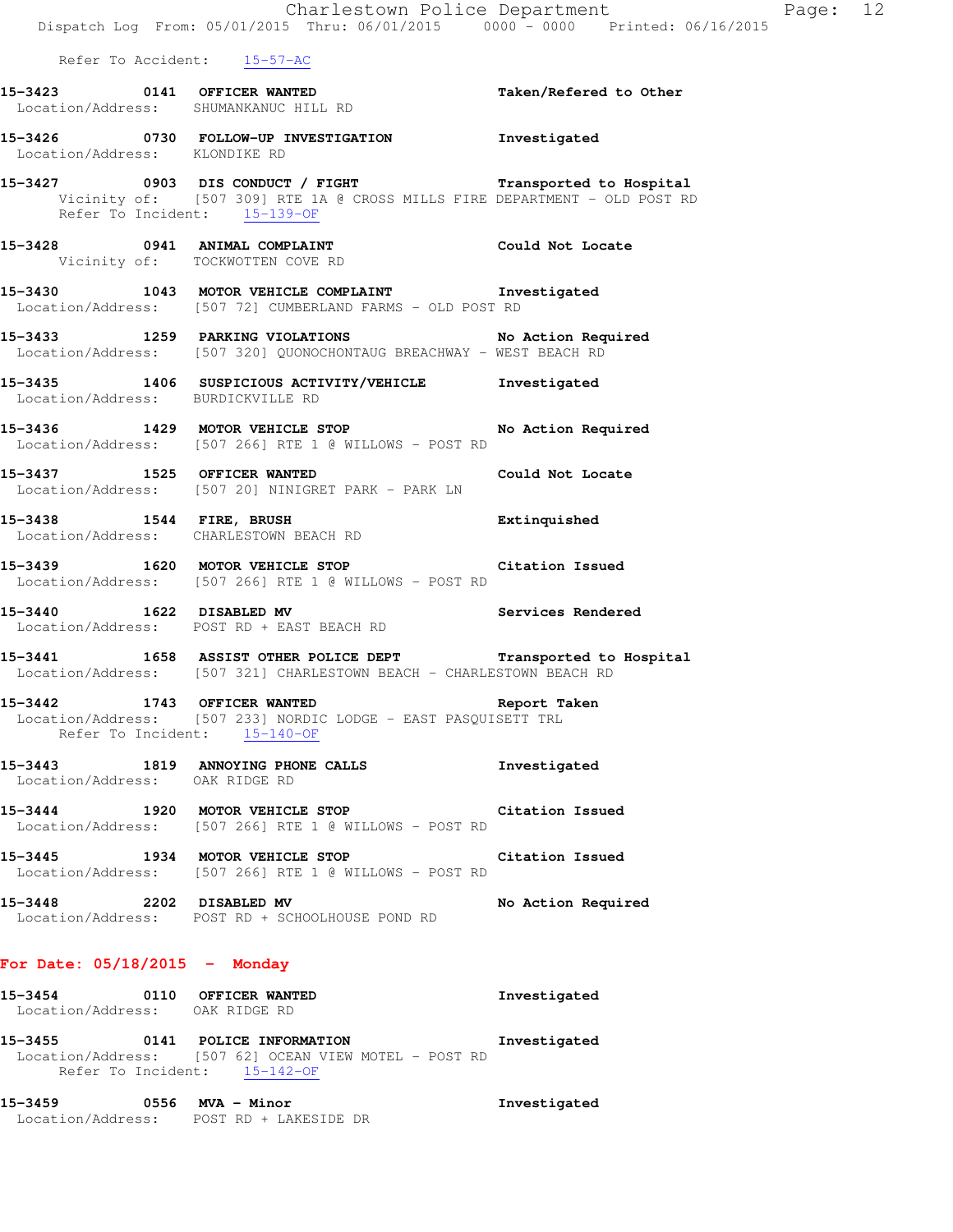|                                  | Dispatch Log From: 05/01/2015 Thru: 06/01/2015 0000 - 0000 Printed: 06/16/2015                                                                              | Charlestown Police Department The Page: 13 |  |
|----------------------------------|-------------------------------------------------------------------------------------------------------------------------------------------------------------|--------------------------------------------|--|
|                                  | 15-3460 0649 MOTOR VEHICLE STOP Warning Issued<br>Vicinity of: [507 200] RTE 1 @ PACKAGE STORE - POST RD                                                    |                                            |  |
|                                  | 15-3463 1101 MOTOR VEHICLE STOP 6 Warning Issued<br>Location/Address: SOUTH COUNTY TRL + CAROLINA BACK RD                                                   |                                            |  |
|                                  | 15-3464 1113 MOTOR VEHICLE STOP No Action Required<br>Location/Address: SOUTH COUNTY TRL + CAROLINA BACK RD                                                 |                                            |  |
|                                  | 15-3465 1115 TRAFFIC CONTROL No Action Required<br>Location/Address: PROSSER TRL + KING'S FACTORY RD                                                        |                                            |  |
|                                  | 15-3466 1116 MOTOR VEHICLE STOP No Action Required<br>Location/Address: SOUTH COUNTY TRL + CAROLINA BACK RD                                                 |                                            |  |
|                                  | 15-3467 1121 MOTOR VEHICLE STOP 6 Warning Issued<br>Vicinity of: [507 45] RIPPY'S LIQUOR MART - SOUTH COUNTY TRL                                            |                                            |  |
|                                  | 15-3468 1137 TRAFFIC CONTROL No Action Required<br>Location/Address: WEST BEACH RD + SUNSET DR                                                              |                                            |  |
|                                  | 15-3469 1145 MOTOR VEHICLE STOP 6 Warning Issued<br>Location/Address: SOUTH COUNTY TRL + CAROLINA BACK RD                                                   |                                            |  |
|                                  | 15-3470 1400 MVA - Minor 15-3470 1nvestigated<br>Location/Address: POST RD + SOUTH COUNTY TRL<br>Refer To Accident: 15-58-AC                                |                                            |  |
|                                  | 15-3472 1521 OFFICER WANTED 15-3472 Report Taken<br>Location/Address: [507 642] CHARLESTOWN POLICE DEPARTMENT - OLD POST RD<br>Refer To Incident: 15-143-OF |                                            |  |
|                                  | 15-3473 1644 MOTOR VEHICLE STOP<br>Location/Address: POST RD + EAST BEACH RD                                                                                | <b>Warning Issued</b>                      |  |
|                                  | 15-3474 1700 TRAFFIC CONTROL<br>Location/Address: POST RD + PROSSER TRL                                                                                     | No Action Required                         |  |
|                                  | 15-3475 1708 DISTURBANCE/Music/Noise Unfounded<br>Location/Address: SAND PLAIN RD                                                                           |                                            |  |
| 15-3476 1726 MVA - Minor         | Location/Address: POST RD + ROSS HILL RD<br>Refer To Accident: 15-59-AC                                                                                     | Transported to Hospital                    |  |
|                                  | 15-3477 1740 DISABLED MV<br>Location/Address: POST RD + PROSSER TRL                                                                                         | Services Rendered                          |  |
|                                  | 15-3478 1830 COMPLAINT<br>Location/Address: [507 260] RTE 1 @ GENERAL STANTON - POST RD                                                                     | Unfounded                                  |  |
|                                  | 15-3480 1947 ANIMAL COMPLAINT<br>Location/Address: TOCKWOTTEN COVE RD                                                                                       | No Action Required                         |  |
| 15-3481                          | 2132 Boating - Assistance<br>Location: [507 341] NINIGRET POND - EAST                                                                                       | Services Rendered                          |  |
| 15-3483 2140 DISABLED MV         | Location/Address: POST RD + KING'S FACTORY RD                                                                                                               | Services Rendered                          |  |
| For Date: $05/19/2015$ - Tuesday |                                                                                                                                                             |                                            |  |
|                                  | 15-3487 0238 ASSIST OTHER POLICE DEPT<br>Location/Address: OLD SHANNOCK RD                                                                                  | Services Rendered                          |  |
|                                  | 15-3488 0500 MOTOR VEHICLE STOP<br>Location/Address: [507 100] RTE 1 @ FIORES - POST RD                                                                     | Citation Issued                            |  |

**15-3489 0628 HOUSE CHECK Building Checked/Secure**  Location/Address: WEST BEACH RD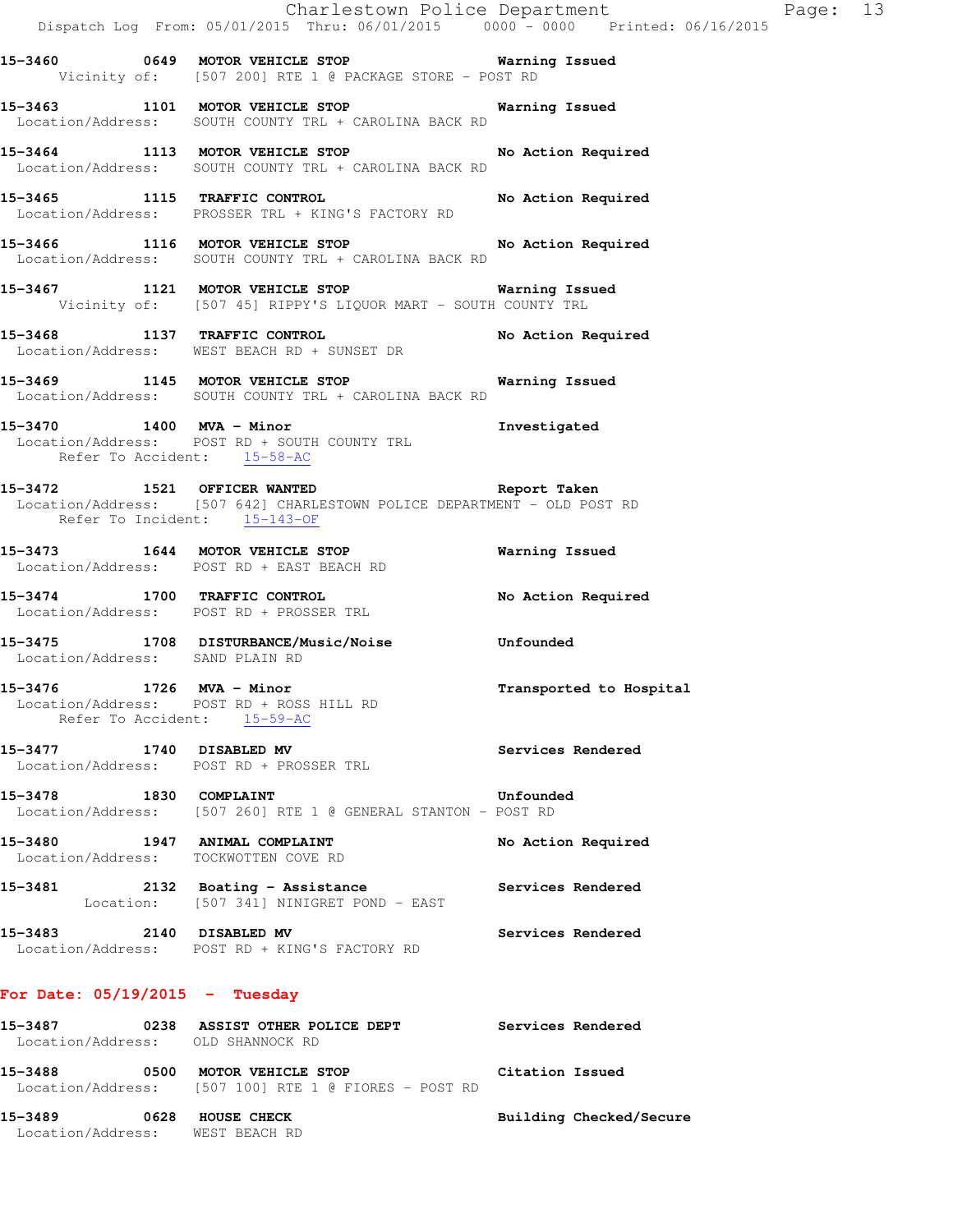**15-3492 0927 ASSIST OTHER AGENCY Services Rendered**  Location/Address: [507 642] CHARLESTOWN POLICE DEPARTMENT - OLD POST RD

**15-3494 1229 MOTOR VEHICLE STOP Warning Issued**  Vicinity of: [507 100] RTE 1 @ FIORES - POST RD

**15-3495 1236 MOTOR VEHICLE STOP Warning Issued**  Vicinity of: [507 100] RTE 1 @ FIORES - POST RD

**15-3497 1613 BOATING - VESSEL VIOLATION No Action Required**  Location: [507 341] NINIGRET POND - EAST

**15-3498 1642 POLICE INFORMATION Services Rendered**  Location/Address: SOUTH COUNTY TRL

**15-3500 1757 TRAFFIC CONTROL Services Rendered**  Location/Address: POST RD + WILDFLOWER RD

**15-3501 1928 ANNOYING PHONE CALLS No Action Required**  Location/Address: HILLTOP DR

**15-3502 1932 MOTOR VEHICLE STOP Warning Issued**  Location/Address: CAROLINA BACK RD

**15-3503 1943 OFFICER WANTED Could Not Locate**  Location/Address: OLD SHANNOCK RD

### **For Date: 05/20/2015 - Wednesday**

| 15-3508           |  | 0231 ALARM, BURGLAR                   |  |  | Building Checked/Secure |
|-------------------|--|---------------------------------------|--|--|-------------------------|
| Location/Address: |  | [507 44] KINGSTON PIZZA - OLD POST RD |  |  |                         |

**15-3516 0541 TRAFFIC CONTROL No Action Required**  Location/Address: BUCKEYE BROOK RD

**15-3517 0810 TRAFFIC CONTROL No Action Required**  Location/Address: POST RD + WILDFLOWER RD

**15-3518 0935 LARCENY No Action Required**  Location/Address: BUDDINGTON RD

**15-3520 1136 TRAFFIC CONTROL No Action Required**  Location/Address: WEST BEACH RD + SUNSET DR

**15-3521 1215 ASSIST OTHER POLICE DEPT Could Not Locate**  Location/Address: [507 275] RTE 1 @ WESTERLY LINE - POST RD

**15-3524 1617 MOTOR VEHICLE COMPLAINT Could Not Locate**  Location/Address: POST RD + HOXSIE AVE

**15-3525 1659 EMBEZZELMENT/FRAUD/FORGERY Report Taken**  Location/Address: OVERLOOK DR Refer To Incident: 15-144-OF

**15-3526 1819 TRAFFIC CONTROL Services Rendered**  Location/Address: POST RD + EAST BEACH RD

**15-3527 1900 MOTOR VEHICLE STOP Warning Issued**  Vicinity of: [507 45] RIPPY'S LIQUOR MART - SOUTH COUNTY TRL

**15-3528 2002 ANIMAL COMPLAINT Report Taken**  Location/Address: SAND PLAIN RD Refer To Incident: 15-145-OF

**15-3529 2036 MVA - Minor Services Rendered**  Vicinity of: [507 271] RTE 1 @ MICHAEL'S - POST RD Refer To Accident: 15-61-AC

**15-3530 2054 POLICE INFORMATION Investigated**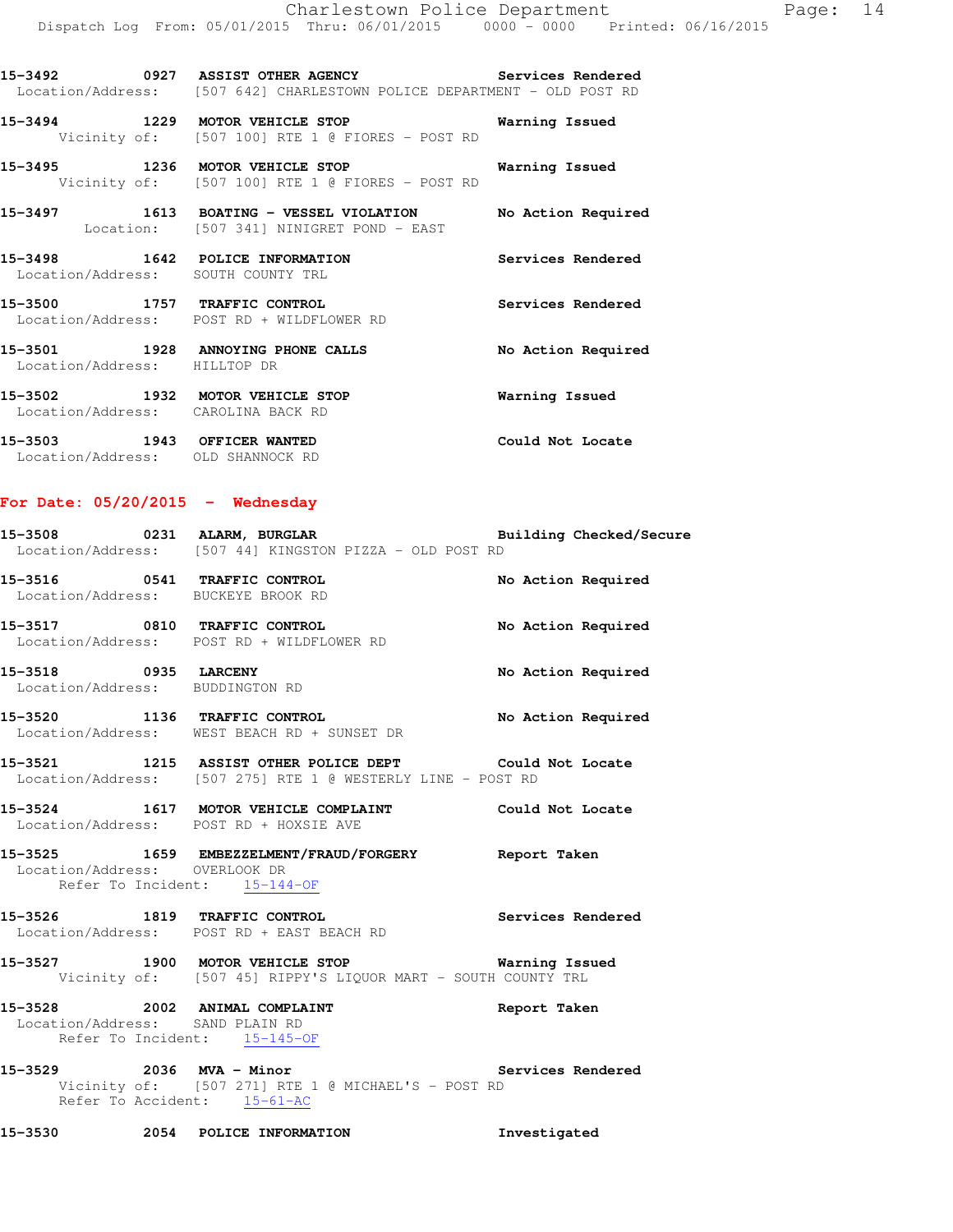Vicinity of: TURTLE TRL

| 15-3531           | 2147 | <b>DCYF INVESTIGATION</b> | Services Rendered |
|-------------------|------|---------------------------|-------------------|
| Location/Address: |      | CARMICHAEL LN             |                   |
|                   |      |                           |                   |

**15-3532 2329 ANIMAL COMPLAINT Services Rendered**  Location/Address: [507 642] CHARLESTOWN POLICE DEPARTMENT - OLD POST RD

# **For Date: 05/21/2015 - Thursday**

- **15-3534 0052 SUSPICIOUS ACTIVITY/VEHICLE Investigated**  Location/Address: POST RD + WILDFLOWER RD Refer To Accident: 15-62-AC
- **15-3537 0132 ROAD HAZARD/OBSTRUCTION Removed Hazard**  Location/Address: POST RD + WILDFLOWER RD
- **15-3538 0231 SUSPICIOUS ACTIVITY/VEHICLE Investigated**  Location/Address: [507 364] CROTTY AND SONS AUTO BODY - SOUTH COUNTY TRL Refer To Incident: 15-146-OF Refer To Arrest: 15-37-AR Juvenile Arrest Age: 17 Charges: WEAPONS OTHER THAN FIREARMS PROHIBITED INJURING OR TAMPERING WITH VEHICLES
- **15-3541 0509 TRAFFIC CONTROL No Action Required**  Location/Address: POST RD + EAST BEACH RD
- **15-3542 0802 DISABLED MV Services Rendered**  Location/Address: POST RD
- **15-3543 0816 COMPLAINT Investigated**  Location/Address: WORDEN'S POND RD Refer To Incident: 15-147-OF
- **15-3544 0847 ASSIST OTHER POLICE DEPT Services Rendered**  Location/Address: [507 72] CUMBERLAND FARMS - OLD POST RD
- **15-3546 1135 TRAFFIC CONTROL No Action Required**  Location/Address: [507 42] CHURCH OF THE HOLY SPIRIT - OLD POST RD
- **15-3548 1254 LARCENY Investigated**  Location/Address: [507 234] NINIGRET MARINE - SOUTH COUNTY TRL Refer To Incident: 15-149-OF
- **15-3549 1306 MVA Minor Investigated**  Location/Address: POST RD + FALCONE LN Refer To Accident: 15-63-AC
- **15-3550 1352 MVA Minor Investigated**  Location/Address: WEST BEACH RD Refer To Incident: 15-148-OF
- **15-3551 1529 FOLLOW-UP INVESTIGATION Investigated**  Location/Address: OLD SHANNOCK RD
- **15-3552 1554 MOTOR VEHICLE STOP Services Rendered**  Location/Address: POST RD + SCHOOLHOUSE POND RD
- **15-3730 1600 COMPLAINT Report Taken**  Location/Address: ARNOLDA ASSOCIATION DOCK - SOUTH ARNOLDA RD Refer To Incident: 15-157-OF
- **15-3553 1657 ESCORT Services Rendered**  Location/Address: TAMANACO DR **15-3554 1936 ANIMAL COMPLAINT Could Not Locate**
- Location/Address: BISCUIT CITY RD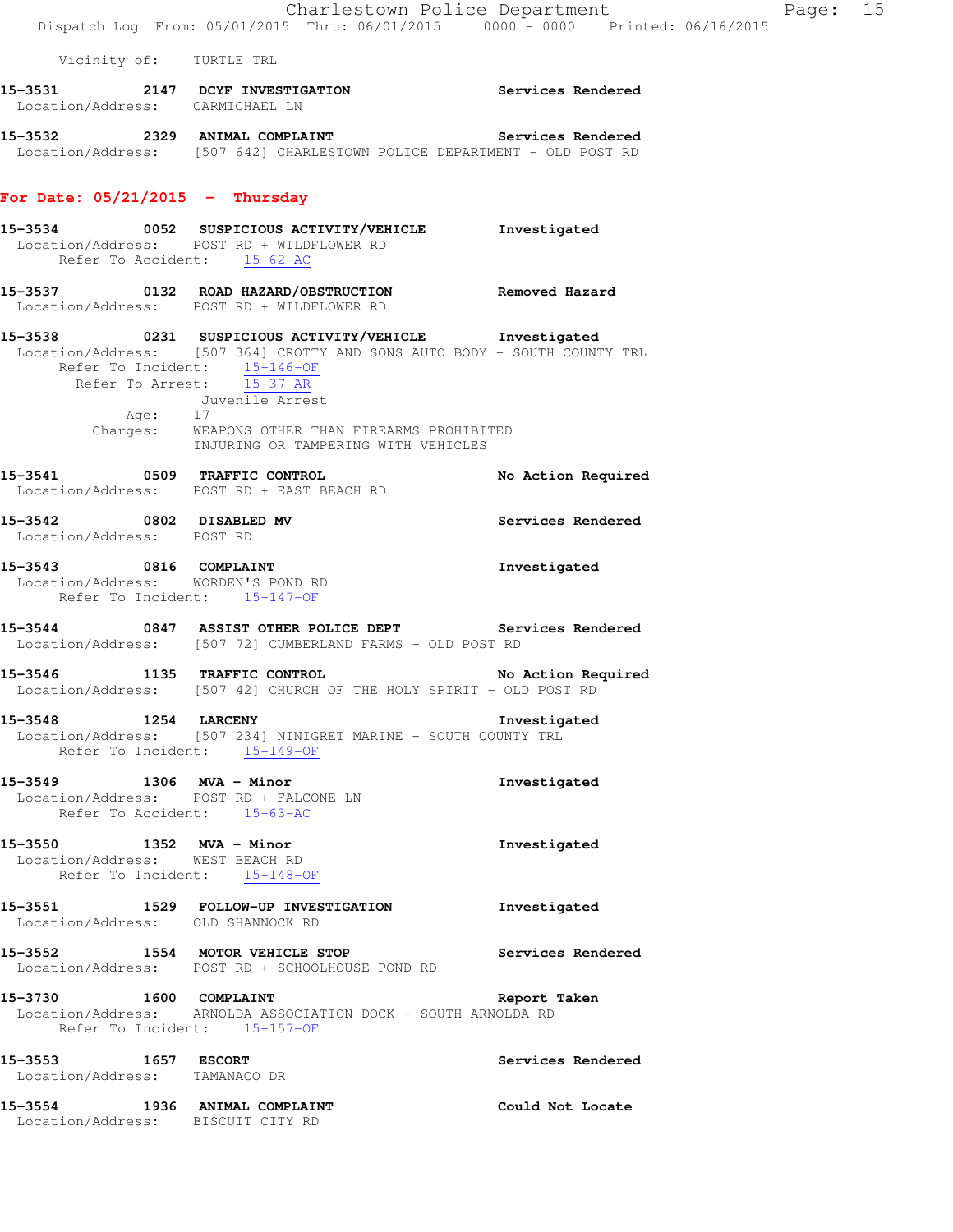| 15-3555 1938 TRANSPORT          | Services Rendered<br>Location/Address: [507 72] CUMBERLAND FARMS - OLD POST RD                                                                             |                                                                                                |
|---------------------------------|------------------------------------------------------------------------------------------------------------------------------------------------------------|------------------------------------------------------------------------------------------------|
|                                 | 15-3556 2132 OFFICER WANTED 15-3556<br>Location/Address: JOHNNY ANGELS CLAM SHACK - CHARLESTOWN BEACH RD                                                   | Investigated                                                                                   |
|                                 | 15-3559 2349 SUSPICIOUS ACTIVITY/VEHICLE Investigated<br>Location/Address: [507 208] HITCHING POST - POST RD                                               |                                                                                                |
| For Date: $05/22/2015$ - Friday |                                                                                                                                                            |                                                                                                |
|                                 | 15-3564 0049 OFFICER WANTED<br>Location/Address: [507 412] LAURI DR                                                                                        | Investigated                                                                                   |
|                                 | 15-3567 0142 MOTOR VEHICLE STOP<br>Location/Address: POST RD + ROSS HILL RD                                                                                | Investigated                                                                                   |
|                                 | 15-3569 0540 MOTOR VEHICLE STOP<br>Location/Address: POST RD + FALCONE LN                                                                                  | Warning Issued                                                                                 |
|                                 | 15-3570 0548 MOTOR VEHICLE STOP<br>Location/Address: POST RD + TAMANACO DR                                                                                 | Citation Issued                                                                                |
|                                 | 15-3571 0640 TRAFFIC CONTROL 2000 Services Rendered<br>Location/Address: KING'S FACTORY RD                                                                 |                                                                                                |
|                                 | 15-3573 0828 TRAFFIC CONTROL No Action Required<br>Location/Address: [507 19] CHARLESTOWN ELEMENTARY SCHOOL - CAROLINA BACK RD                             |                                                                                                |
|                                 | 15-3575 1134 ASSIST CITIZEN Services Rendered<br>Location/Address: MILL POND DR                                                                            |                                                                                                |
|                                 | 15-3578 1233 TRAFFIC CONTROL No Action Required<br>Location/Address: [507 469] OLD MILL DINER - SOUTH COUNTY TRL                                           |                                                                                                |
| Location/Address: ROSS HILL RD  | 15-3579 1240 ROAD HAZARD/OBSTRUCTION Could Not Locate                                                                                                      |                                                                                                |
| Refer To Incident: 15-151-OF    | 15-3580 1320 BURGLARY (Attempted B&E) Investigated<br>Location/Address: COLUMBIA HEIGHTS OVAL                                                              |                                                                                                |
|                                 | 15-3581 1538 ROAD HAZARD/OBSTRUCTION Services Rendered<br>Location/Address: POST RD + WEST BEACH RD                                                        |                                                                                                |
|                                 | 15-3583 1632 FIRE, VEHICLE <b>16-18 Extinquished</b>                                                                                                       | Location/Address: [507 21] BURLINGAME STATE PARK - CHECK IN STATION - BURLINGAME STATE PARK RD |
| 15-3584 1718 COMPLAINT          | Location/Address: [507 338] SCHOOLHOUSE POND - SCHOOLHOUSE POND RD                                                                                         | Taken/Refered to Other                                                                         |
|                                 | 15-3585 1743 OFFICER WANTED <b>Report Taken</b><br>Location/Address: [507 642] CHARLESTOWN POLICE DEPARTMENT - OLD POST RD<br>Refer To Incident: 15-152-OF |                                                                                                |
|                                 | 15-3586 1758 POLICE INFORMATION 15-3586 No Action Required<br>Location/Address: [507 610] FROSTY DREW OBSERVATORY - PARK LN                                |                                                                                                |
| Location/Address: WEST BEACH RD | 15-3589 1911 MOTOR VEHICLE COMPLAINT Threstigated                                                                                                          |                                                                                                |
|                                 | 15-3590 1915 ASSIST OTHER POLICE DEPT Could Not Locate<br>Location/Address: KING'S FACTORY RD                                                              |                                                                                                |
|                                 | 15-3591 1924 POLICE INFORMATION 5ervices Rendered<br>Location/Address: [507 642] CHARLESTOWN POLICE DEPARTMENT - OLD POST RD                               |                                                                                                |
|                                 | 15-3593 2117 ASSIST OTHER TOWN DEPT Building Checked/Secure<br>Location/Address: [507 327] CHARLESTOWN BEACH TOWN PARKING LOT - CHARLESTOWN BEACH RD       |                                                                                                |

Charlestown Police Department Page: 16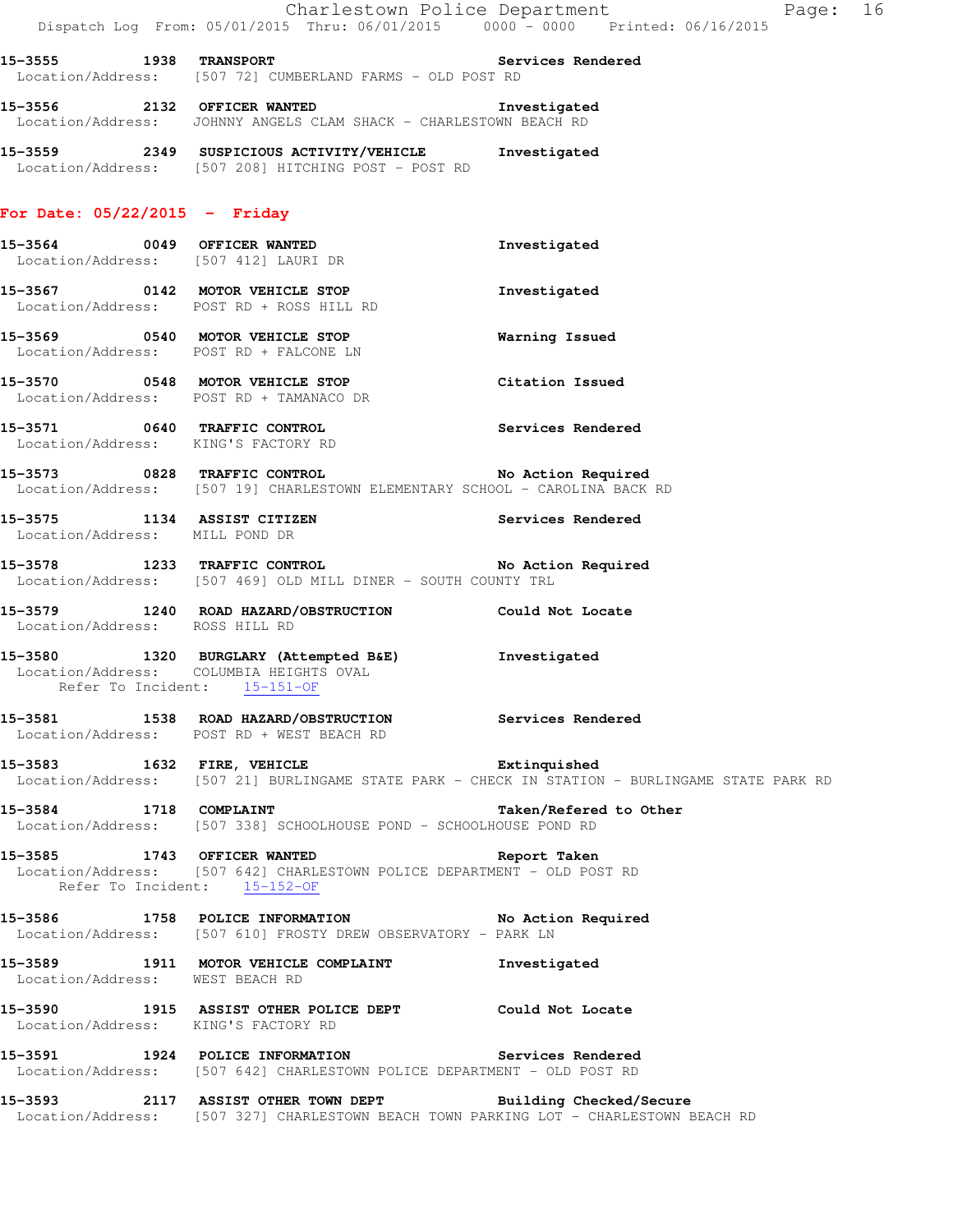|                                                              | Dispatch Log From: 05/01/2015 Thru: 06/01/2015 0000 - 0000 Printed: 06/16/2015                                               | Charlestown Police Department                                                                  | Page: 17 |
|--------------------------------------------------------------|------------------------------------------------------------------------------------------------------------------------------|------------------------------------------------------------------------------------------------|----------|
|                                                              | 15-3594 2145 MOTOR VEHICLE STOP Warning Issued<br>Location/Address: [507 45] RIPPY'S LIQUOR MART - SOUTH COUNTY TRL          |                                                                                                |          |
|                                                              | 15-3595 2145 ASSIST OTHER TOWN DEPT Services Rendered<br>Location/Address: [507 31] BLUE SHUTTERS BEACH - EAST BEACH RD      |                                                                                                |          |
|                                                              | 15-3597 2230 LARCENY<br>Location/Address: [507 841] BREACHWAY GRILL - CHARLESTOWN BEACH RD<br>Refer To Incident: 15-153-OF   | Investigated                                                                                   |          |
|                                                              | 15-3598 2239 DISTURBANCE/Music/Noise Peace Restored<br>Location/Address: COLUMBIA HEIGHTS OVAL                               |                                                                                                |          |
| For Date: $05/23/2015$ - Saturday                            |                                                                                                                              |                                                                                                |          |
| Location/Address: KING'S FACTORY RD                          | 15-3607 0107 ASSIST OTHER POLICE DEPT Taken/Refered to Other                                                                 |                                                                                                |          |
|                                                              | 15-3608 0137 MOTOR VEHICLE STOP 6 Warning Issued<br>Location/Address: POST RD + DEER RUN                                     |                                                                                                |          |
|                                                              | 15-3610 0753 OFFICER WANTED<br>Location/Address: KING'S FACTORY RD                                                           | Investigated                                                                                   |          |
|                                                              | 15-3613 0932 MOTOR VEHICLE STOP Citation Issued<br>Location/Address: [507 66] WILLOWS RESORT - POST RD                       |                                                                                                |          |
|                                                              | 15-3614 1006 FOLLOW-UP INVESTIGATION Investigated<br>Location/Address: [507 642] CHARLESTOWN POLICE DEPARTMENT - OLD POST RD |                                                                                                |          |
|                                                              | 15-3615 1035 MOTOR VEHICLE STOP Citation Issued<br>Location/Address: [507 66] WILLOWS RESORT - POST RD                       |                                                                                                |          |
|                                                              | 15-3616 1042 ASSIST CITIZEN<br>Location/Address: [507 642] CHARLESTOWN POLICE DEPARTMENT - OLD POST RD                       | Services Rendered                                                                              |          |
|                                                              | 15-3617 1059 MOTOR VEHICLE STOP<br>Location/Address: [507 66] WILLOWS RESORT - POST RD                                       | Citation Issued                                                                                |          |
| 15-3618 1120 DISABLED MV<br>Location/Address: POST RD        |                                                                                                                              | Services Rendered                                                                              |          |
|                                                              | 15-3619 1141 MOTOR VEHICLE STOP<br>Location/Address: [507 66] WILLOWS RESORT - POST RD                                       | Citation Issued                                                                                |          |
|                                                              | 15-3621 1159 MOTOR VEHICLE STOP 6 Citation Issued<br>Location/Address: DRIVING RANGE - POST RD                               |                                                                                                |          |
|                                                              | 15-3622 1214 OFFICER WANTED<br>Location/Address: CHARLESTOWN COLLECT CENTER - SAND HILL RD                                   | Transported to Hospital                                                                        |          |
|                                                              | 15-3687 1410 Boating - Assistance Services Rendered<br>Location: EAST SIDE OF NINIGRET POND                                  |                                                                                                |          |
| 15-3625 1417 FIRE, BRUSH<br>Location/Address: PASQUISETT TRL |                                                                                                                              | Extinquished                                                                                   |          |
| Location/Address: LADY SLIPPER DR                            | 15-3626 1514 FOUND/LOST PROPERTY                                                                                             | Services Rendered                                                                              |          |
|                                                              | 15-3627 1611 MOTOR VEHICLE STOP<br>Location/Address: POST RD + WEST BEACH RD                                                 | <b>Warning Issued</b>                                                                          |          |
|                                                              | 15-3628 1632 POLICE INFORMATION<br>Location/Address: SCHOOLHOUSE POND RD                                                     | No Action Required                                                                             |          |
|                                                              | 15-3629 1824 MOTOR VEHICLE STOP 6 Warning Issued                                                                             | Location/Address: [507 21] BURLINGAME STATE PARK - CHECK IN STATION - BURLINGAME STATE PARK RD |          |
| 15-3630                                                      | 1842 ANIMAL COMPLAINT                                                                                                        | No Action Required                                                                             |          |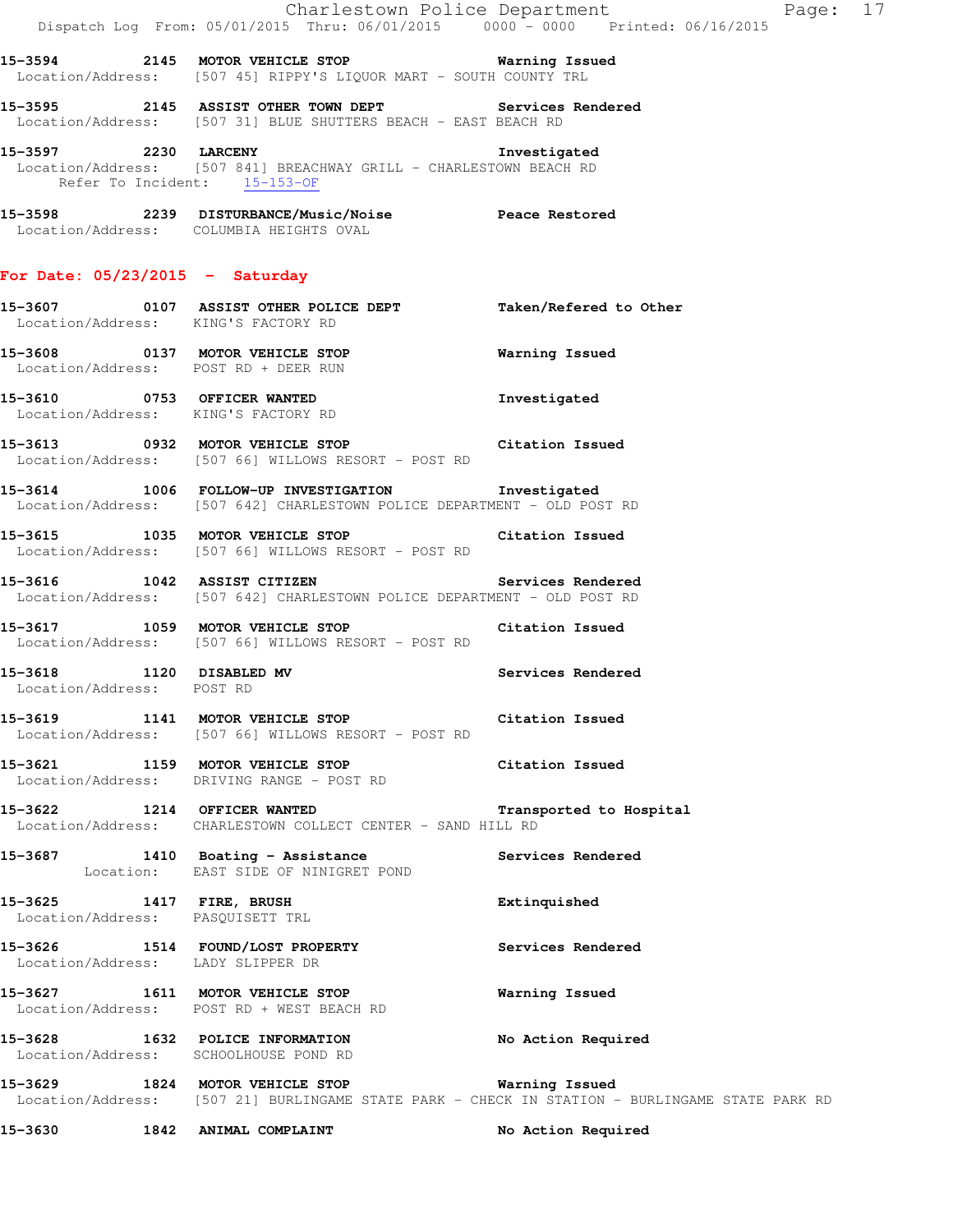|                                                                                               | Dispatch Log From: 05/01/2015 Thru: 06/01/2015 0000 - 0000 Printed: 06/16/2015                                                 | Charlestown Police Department | Page: 18 |  |
|-----------------------------------------------------------------------------------------------|--------------------------------------------------------------------------------------------------------------------------------|-------------------------------|----------|--|
| Location/Address: CAROLINA BACK RD                                                            |                                                                                                                                |                               |          |  |
|                                                                                               | 15-3631 1921 MOTOR VEHICLE STOP Citation Issued<br>Location/Address: [507 266] RTE 1 @ WILLOWS - POST RD                       |                               |          |  |
| Location/Address: SHANNOCK RD<br>Refer To Incident: 15-154-OF                                 | 15-3633 2015 FOUND/LOST PROPERTY                                                                                               | Report Taken                  |          |  |
| 15-3634 2027 MVA - Minor<br>Location/Address: SOUTH COUNTY TRL<br>Refer To Accident: 15-64-AC |                                                                                                                                | Report Taken                  |          |  |
| Location/Address: OLD SHANNOCK RD                                                             | 15-3635 2029 FOLLOW-UP INVESTIGATION Could Not Locate                                                                          |                               |          |  |
|                                                                                               | 15-3636 2109 ASSIST OTHER TOWN DEPT Services Rendered<br>Location/Address: [507 31] BLUE SHUTTERS BEACH - EAST BEACH RD        |                               |          |  |
|                                                                                               | 15-3638 2226 ASSIST OTHER TOWN DEPT<br>Location/Address: [507 327] CHARLESTOWN BEACH TOWN PARKING LOT - CHARLESTOWN BEACH RD   | Services Rendered             |          |  |
| For Date: $05/24/2015$ - Sunday                                                               |                                                                                                                                |                               |          |  |
| 15-3640 0013 LARCENY<br>Location/Address: NARROW LN<br>Refer To Incident: 15-155-OF           |                                                                                                                                | Report Taken                  |          |  |
|                                                                                               | 15-3643 0158 DISTURBANCE/Music/Noise Services Rendered<br>Vicinity of: SOUTH COUNTY TRL                                        |                               |          |  |
| Location/Address: BUCKEYE BROOK RD                                                            | 15-3644 0218 ASSIST OTHER POLICE DEPT Services Rendered                                                                        |                               |          |  |
|                                                                                               | 15-3645 0233 DISTURBANCE/Music/Noise<br>Location/Address: SOUTH COUNTY TRL + CATALPA CT                                        | Investigated                  |          |  |
| 15-3647 0811 MOTOR VEHICLE STOP                                                               | Location/Address: [507 100] RTE 1 @ FIORES - POST RD                                                                           | Warning Issued                |          |  |
| 15-3648 0822 ASSIST CITIZEN                                                                   | Location/Address: [507 100] RTE 1 @ FIORES - POST RD                                                                           | No Action Required            |          |  |
|                                                                                               | 15-3650 0859 ASSIST OTHER POLICE DEPT Services Rendered<br>Location/Address: [507 320] QUONOCHONTAUG BREACHWAY - WEST BEACH RD |                               |          |  |
| Location/Address: NARROW LN                                                                   | 15-3651 0905 FOLLOW-UP INVESTIGATION                                                                                           | Investigated                  |          |  |
|                                                                                               | 15-3652 0909 MOTOR VEHICLE STOP<br>Location/Address: OLD POST RD + KLONDIKE RD                                                 | No Action Required            |          |  |
|                                                                                               | 15-3654 1022 MOTOR VEHICLE STOP 6 Warning Issued<br>Location/Address: WEST BEACH RD + POST RD                                  |                               |          |  |
|                                                                                               | 15-3655 1332 DIS CONDUCT / FIGHT Peace Restored<br>Location/Address: [507 31] BLUE SHUTTERS BEACH - EAST BEACH RD              |                               |          |  |
|                                                                                               | 15-3656 1512 DIS CONDUCT / FIGHT Could Not Locate<br>Location/Address: [507 31] BLUE SHUTTERS BEACH - EAST BEACH RD            |                               |          |  |
| Location: ROUTE 91/GRAVEL PIT                                                                 | 15-3659 1655 SUSPICIOUS ACTIVITY/VEHICLE Investigated                                                                          |                               |          |  |
|                                                                                               | 15-3661 1741 MOTOR VEHICLE STOP<br>Location/Address: POST RD + PROSSER TRL                                                     | No Action Required            |          |  |
|                                                                                               | 15-3662 1805 MOTOR VEHICLE COMPLAINT No Action Required<br>Location/Address: [507 256] D&L LOBSTER EXPRESS - ROSS HILL RD      |                               |          |  |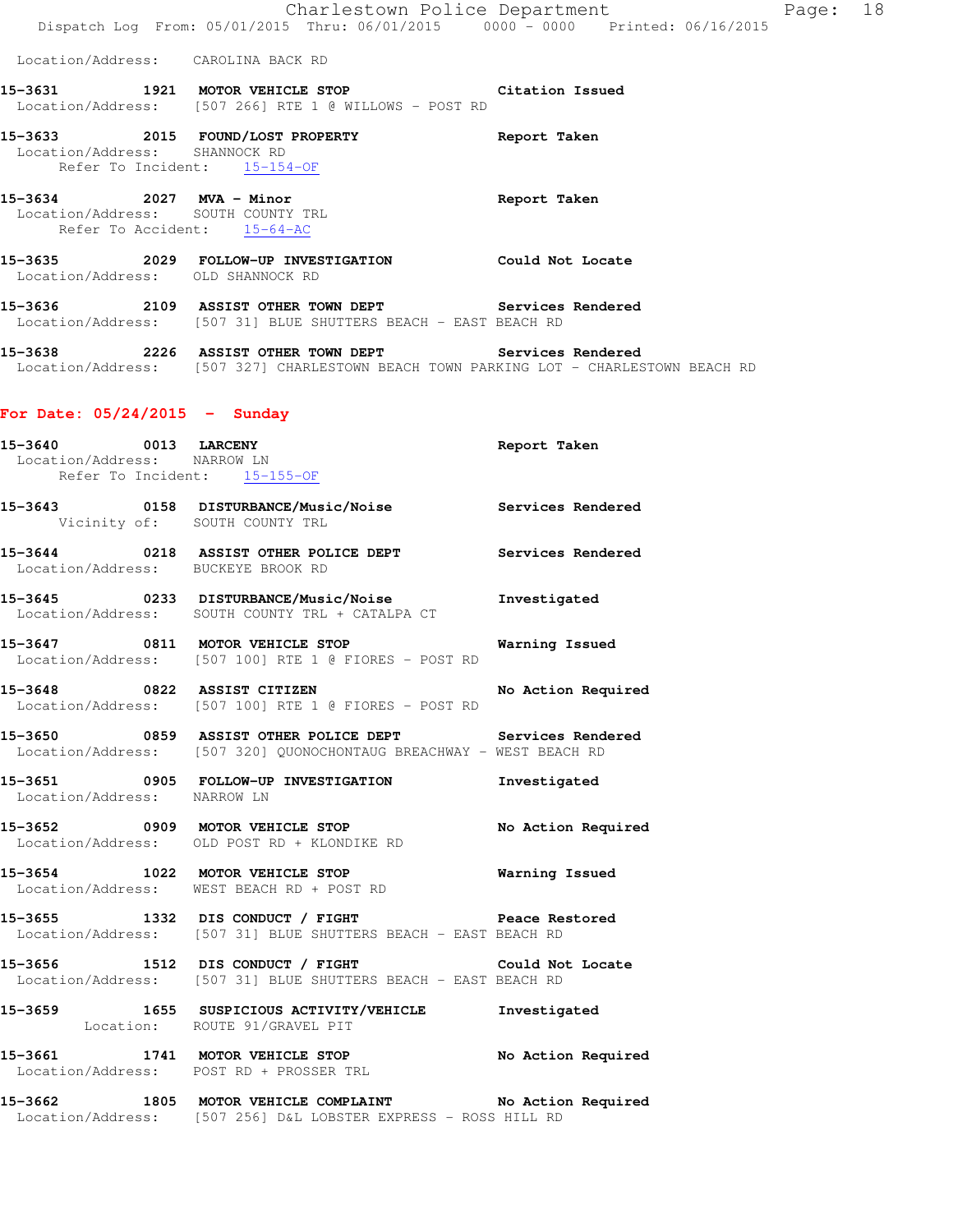**15-3663 1812 ANIMAL COMPLAINT No Action Required**  Location/Address: JACOB PERRY DR **15-3664 1917 D.E.M. VIOLATION Citation Issued**  Location/Address: [507 26] CHARLESTOWN BREACHWAY - CHARLESTOWN BEACH RD **15-3666 2045 DOMESTIC/Assault/Diso/Other Report Taken**  Location/Address: [507 865] ARNOLD FAMILY CABIN - KING'S FACTORY RD Refer To Incident: 15-156-OF Refer To Summons: 15-38-AR Summons: SPEARS, CRAIG B Address: 11B KING'S FACTORY RD Apt. #B CHARLESTOWN, RI<br>Age: 44 Age: 44 Charges: DOMESTIC-DISORDERLY CONDUCT DOMESTIC-SIMPLE ASSAULT/BATTERY **15-3667 2114 MOTOR VEHICLE STOP Warning Issued**  Location/Address: SHANNOCK RD + COLUMBIA HEIGHTS RD **15-3668 2119 ANIMAL COMPLAINT Taken/Refered to Other**  Location/Address: [507 320] QUONOCHONTAUG BREACHWAY - WEST BEACH RD **15-3669 2152 MOTOR VEHICLE COMPLAINT Unfounded**  Location/Address: POST RD + WEST BEACH RD **15-3671 2159 DISTURBANCE/Music/Noise Unfounded**  Location/Address: CROSSPATCH RD **15-3672 2208 ASSIST OTHER TOWN DEPT Services Rendered**  Location/Address: [507 31] BLUE SHUTTERS BEACH - EAST BEACH RD **15-3673 2316 OFFICER WANTED Investigated**  Location/Address: BISCUIT CITY RD

### **For Date: 05/25/2015 - Monday**

| Location/Address: LAKESIDE DR | 15-3679 0107 ANIMAL COMPLAINT                                                                                                | Taken/Refered to Other |
|-------------------------------|------------------------------------------------------------------------------------------------------------------------------|------------------------|
|                               | 15-3683 0412 SUSPICIOUS ACTIVITY/VEHICLE<br>Location/Address: [507 726] COVE DR                                              | Investigated           |
|                               | 15-3684 0417 MOTOR VEHICLE STOP<br>Location/Address: POST RD + WILDFLOWER RD                                                 | No Action Required     |
|                               | 15-3685 0918 TRAFFIC CONTROL<br>Location/Address: WEST BEACH RD + SEA BREEZE AVE                                             | Warning Issued         |
|                               | 15-3686 1005 MOTOR VEHICLE STOP <b>WATER WATER</b><br>Location/Address: [507 261] RTE 1 @ STATE GARAGE - POST RD             |                        |
|                               | 15-3688 1021 ASSIST OTHER POLICE DEPT Could Not Locate<br>Location/Address: OLD SHANNOCK RD                                  |                        |
|                               | 15-3689 1043 MOTOR VEHICLE STOP 6 Warning Issued<br>Vicinity of: [507 262] RTE 1 @ LIQUOR STORE - POST RD                    |                        |
|                               | 15-3690 1118 MOTOR VEHICLE COMPLAINT Could Not Locate<br>Vicinity of: [507 258] RTE 1 @ SOUTH KINGSTOWN LINE - POST RD       |                        |
|                               | 15-3692 1138 FOLLOW-UP INVESTIGATION Could Not Locate<br>Location/Address: [507 865] ARNOLD FAMILY CABIN - KING'S FACTORY RD |                        |

**15-3691 1231 ROAD HAZARD/OBSTRUCTION Removed Hazard**  Location: POST ROAD BY RT 2

**15-3695 1254 MOTOR VEHICLE STOP Warning Issued**  Location/Address: POST RD + PROSSER TRL

**15-3696 1303 ALARM, BURGLAR Building Checked/Secure**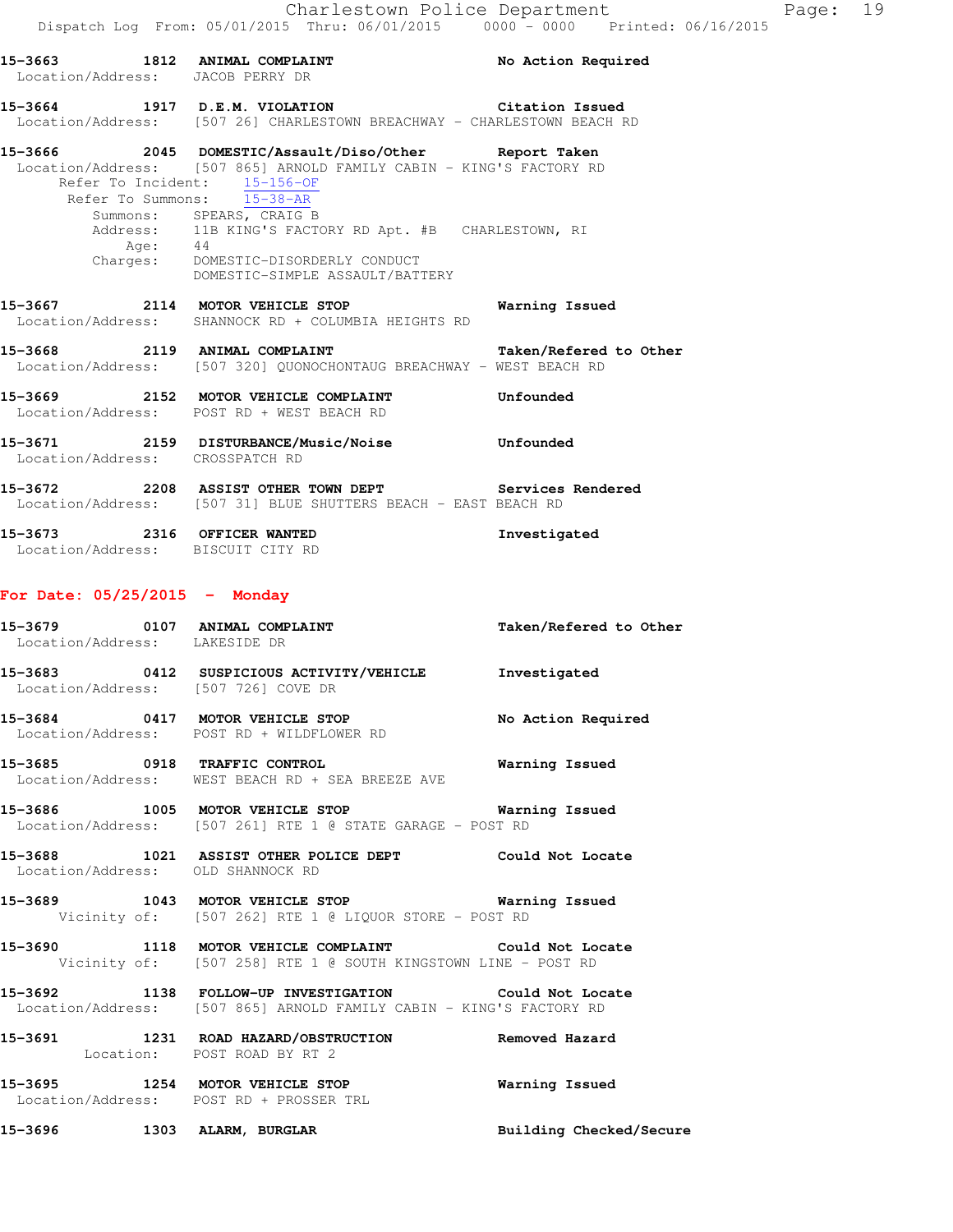Location/Address: [507 478] WEST BEACH RD

| 15-3697           | 1306 VANDALISM | Investigated |
|-------------------|----------------|--------------|
| Location/Address: | RIDGEWOOD RD   |              |

**15-3701 1556 TRAFFIC CONTROL Services Rendered**  Location/Address: POST RD + KLONDIKE RD

**15-3703 1629 TRAFFIC CONTROL No Action Required**  Location/Address: POST RD + GENERAL STANTON LN

**15-3704 1709 MOTOR VEHICLE STOP No Action Required**  Location/Address: [507 376] SAINT JAMES CHURCH - MATUNUCK SCHOOLHOUSE RD

**15-3706 1820 MOTOR VEHICLE COMPLAINT Warning Issued**  Location/Address: [507 873] FLYNN GRAVEL BANK - OLD POST RD

**15-3707 1856 ASSIST OTHER POLICE DEPT Services Rendered**  Location/Address: OLD POST RD

**15-3708 2015 SUSPICIOUS ACTIVITY/VEHICLE Services Rendered**  Location/Address: POST RD + SOUTH COUNTY TRL

**15-3709 2019 ASSIST CITIZEN Services Rendered**  Location/Address: [507 72] CUMBERLAND FARMS - OLD POST RD

**15-3710 2034 ANIMAL COMPLAINT Investigated**  Location/Address: OLD SHANNOCK RD

**15-3711 2144 MOTOR VEHICLE STOP Warning Issued**  Location/Address: KING'S FACTORY RD + ALTON CAROLINA RD

### **For Date: 05/26/2015 - Tuesday**

**15-3717 0119 MOTOR VEHICLE STOP Warning Issued**  Location/Address: SOUTH COUNTY TRL + CAROLINA BACK RD

**15-3722 0856 TRAFFIC CONTROL Services Rendered**  Location/Address: POST RD + SOUTH COUNTY TRL

**15-3724 1222 TRAFFIC CONTROL No Action Required**  Location/Address: WEST BEACH RD + BRIARWOOD DR

**15-3725 1350 ROAD HAZARD/OBSTRUCTION Removed Hazard**  Vicinity of: [507 263] RTE 1 @ TOURIST INFO - POST RD

**15-3726 1432 MVA - W/Injury/Fluid/Hazard Transported to Hospital**  Location/Address: [507 19] FRANCIS C CARTER MEMORIAL PRESERVE - CAROLINA BACK RD Refer To Accident: 15-65-AC

**15-3727 1539 MOTOR VEHICLE COMPLAINT Could Not Locate**  Location/Address: [507 284] RTE 91 @ RICHMOND LINE - ALTON CAROLINA RD

**15-3728 1606 TRAFFIC CONTROL Services Rendered**  Location/Address: CONSTRUCTION ZONE - POST RD

**15-3729 1617 ALARM, BURGLAR Building Checked/Secure**  Location/Address: WEST END RD

**15-3731 1710 ALARM, BURGLAR Building Checked/Secure**  Location/Address: [507 448] OLD POST RD

**15-3732 1937 WELL BEING CHECK Investigated**  Location/Address: ATLANTIS DR

# **For Date: 05/27/2015 - Wednesday**

**15-3738 0516 TRAFFIC CONTROL No Action Required**  Location/Address: [507 226] QUONOCHONTAUG GRANGE - POST RD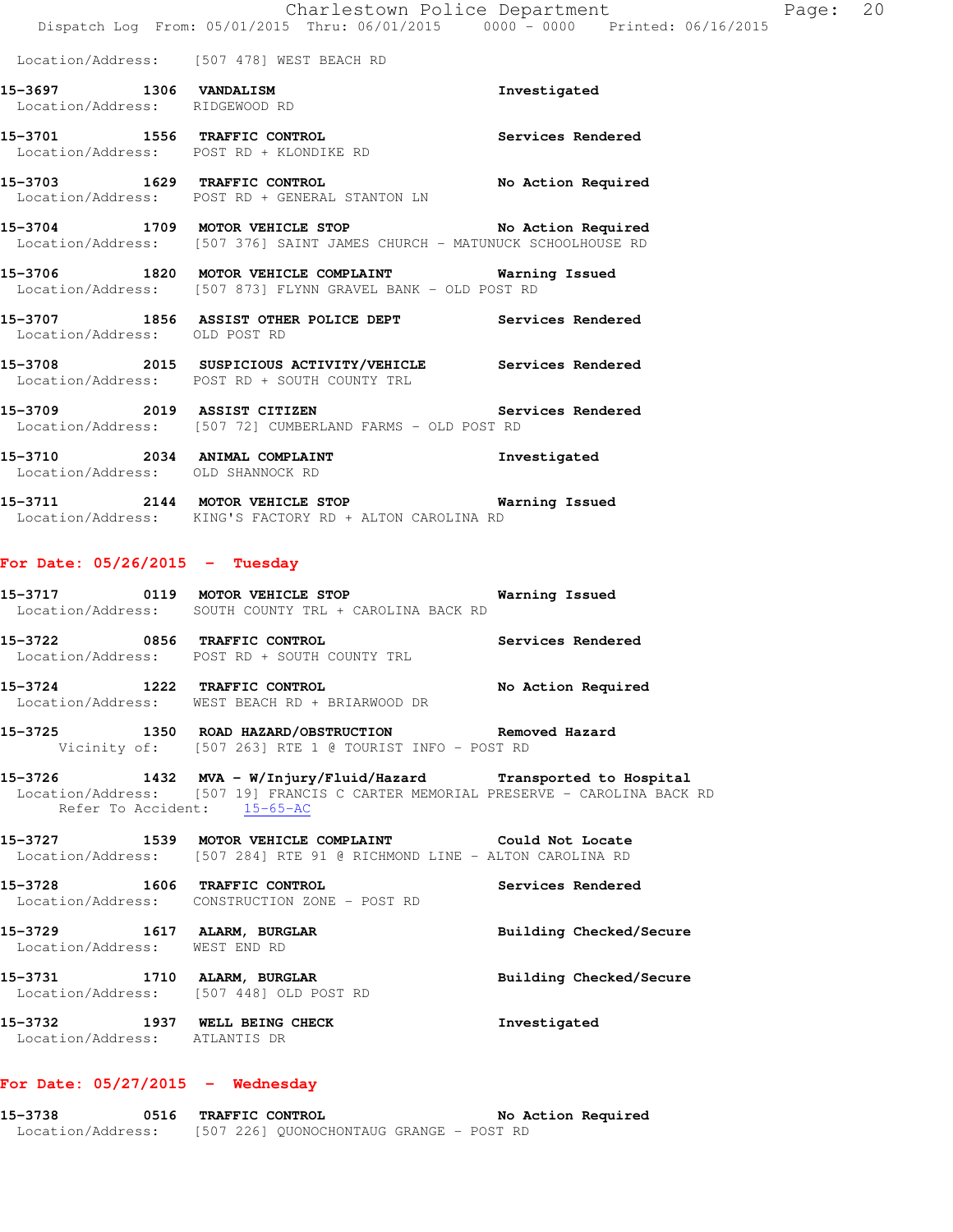| 15–3739 | 0609 | MOTOR VEHICLE STOP<br>Warning Issued<br>Location/Address: CAROLINA BACK RD + SOUTH COUNTY TRL |  |
|---------|------|-----------------------------------------------------------------------------------------------|--|
| 15-3740 | 0857 | ASSIST CITIZEN<br>Services Rendered                                                           |  |
|         |      | Location/Address: [507 642] CHARLESTOWN POLICE DEPARTMENT - OLD POST RD                       |  |

**15-3742 0959 TRAFFIC CONTROL No Action Required**  Location/Address: WEST BEACH RD **15-3741 1001 TRAFFIC CONTROL No Action Required**  Location/Address: CAROLINA BACK RD **15-3744 1023 ABANDONED MV Could Not Locate**  Location/Address: [507 247] HUNGRY HAVEN RESTAURANT - SOUTH COUNTY TRL

**15-3745 1304 ASSIST OTHER TOWN DEPT Could Not Locate**  Location/Address: COLUMBIA HEIGHTS OVAL **15-3746 1518 TRAFFIC CONTROL Services Rendered** 

Location/Address: CONSTRUCTION ZONE - POST RD

15-3770 1630 COMPLAINT **15-3770** No Action Required Location/Address: NIANTIC HWY

**15-3747 1659 ROAD HAZARD/OBSTRUCTION Removed Hazard**  Location/Address: SOUTH COUNTY TRL + DOGWOOD DR

**15-3750 1914 OFFICER WANTED Could Not Locate**  Location/Address: SHUMANKANUC HILL RD

**15-3753 2204 ANIMAL COMPLAINT Services Rendered**  Location/Address: RAILROAD AVE

### **For Date: 05/28/2015 - Thursday**

**15-3754 0016 MOTOR VEHICLE COMPLAINT Investigated**  Location/Address: [507 26] CHARLESTOWN BREACHWAY - CHARLESTOWN BEACH RD

**15-3757 0058 MOTOR VEHICLE STOP Warning Issued**  Location/Address: [507 208] HITCHING POST - POST RD

**15-3758 0107 POLICE INFORMATION Services Rendered**  Location/Address: [507 642] CHARLESTOWN POLICE DEPARTMENT - OLD POST RD

**15-3760 0125 SUSPICIOUS ACTIVITY/VEHICLE Investigated**  Location/Address: NINIGRET AVE

**15-3764 0713 ASSIST CITIZEN Services Rendered**  Location/Address: [507 642] CHARLESTOWN POLICE DEPARTMENT - OLD POST RD

**15-3765 0739 POLICE INFORMATION Could Not Locate**  Location/Address: BURDICKVILLE RD + SHUMANKANUC HILL RD

**15-3769 1031 TRESPASSING Investigated**  Location/Address: KICKAPOO RUN

**15-3771 1050 TRAFFIC CONTROL Services Rendered**  Location/Address: CONSTRUCTION ZONE - POST RD

**15-3772 1129 TRAFFIC CONTROL No Action Required**  Location/Address: SOUTH COUNTY TRL

**15-3774 1250 MOTOR VEHICLE STOP Warning Issued**  Location/Address: POST RD + PROSSER TRL

**15-3775 1412 PSYCHOLOGICAL EMERGENCY Transported to Hospital**  Location/Address: ALTON CAROLINA RD

**15-3776 1848 MOTOR VEHICLE COMPLAINT Unfounded**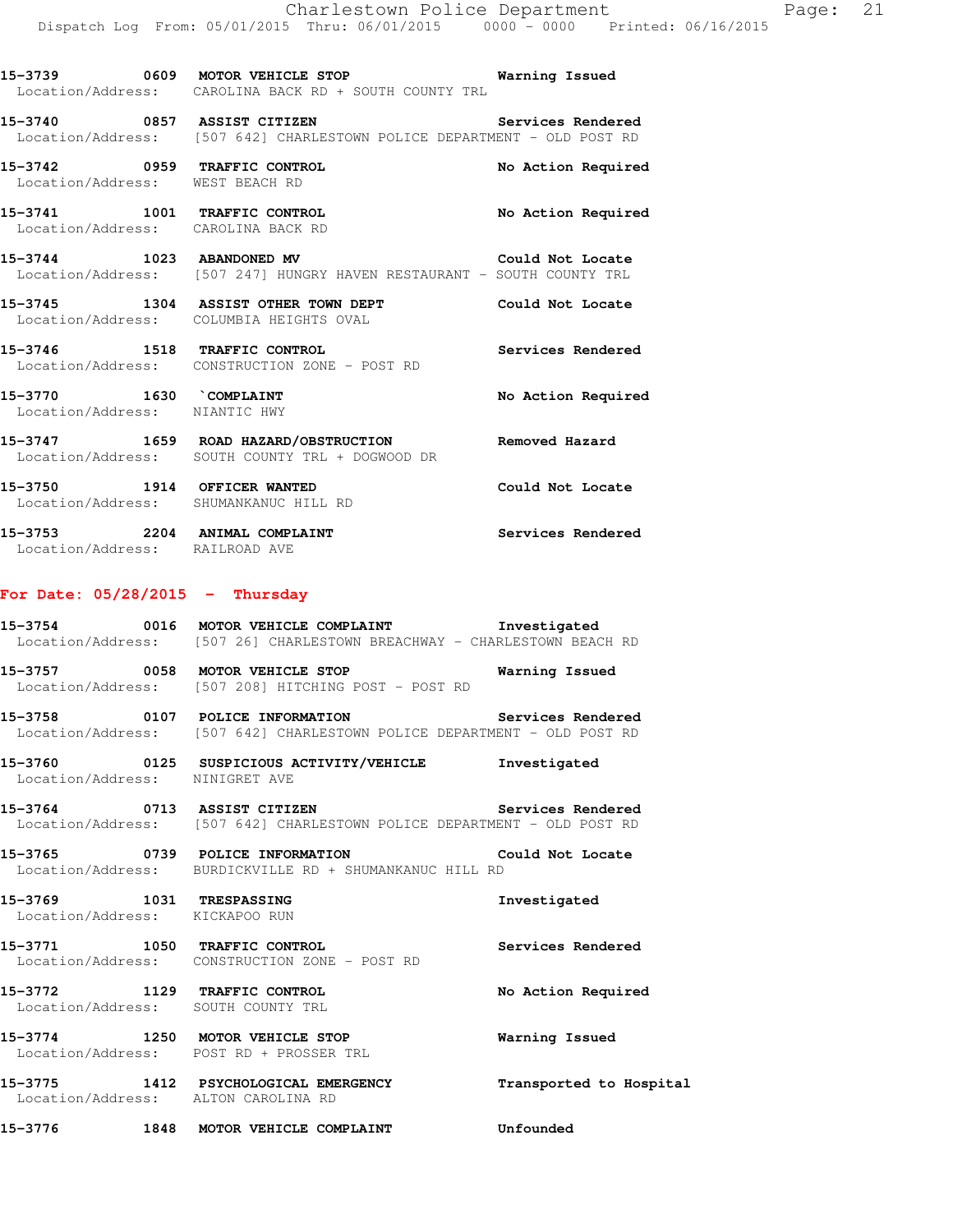|                                    |                                                                                                                     | Charlestown Police Department<br>Dispatch Log From: 05/01/2015 Thru: 06/01/2015 0000 - 0000 Printed: 06/16/2015                | Page: 22 |  |
|------------------------------------|---------------------------------------------------------------------------------------------------------------------|--------------------------------------------------------------------------------------------------------------------------------|----------|--|
| Location/Address: S COUTY TRL      |                                                                                                                     |                                                                                                                                |          |  |
| Location/Address: WEST BEACH RD    | 15-3779 2109 WELL BEING CHECK CHOON Unfounded                                                                       |                                                                                                                                |          |  |
|                                    | 15-3781 2137 COMPLAINT<br>Location/Address: [507 263] RTE 1 @ TOURIST INFO - POST RD                                | Investigated                                                                                                                   |          |  |
| For Date: $05/29/2015$ - Friday    |                                                                                                                     |                                                                                                                                |          |  |
| Refer To Accident: 15-66-AC        | 15-3785 0001 MVA - Minor<br>Location/Address: [507 261] RTE 1 @ STATE GARAGE - POST RD                              | Report Taken                                                                                                                   |          |  |
|                                    | Location/Address: CHARLESTOWN BEACH RD + ARCHES RD                                                                  | 15-3787 0059 MOTOR VEHICLE STOP No Action Required                                                                             |          |  |
|                                    |                                                                                                                     | 15-3796 0816 TRAFFIC CONTROL No Action Required<br>Location/Address: [507 19] CHARLESTOWN ELEMENTARY SCHOOL - CAROLINA BACK RD |          |  |
|                                    | 15-3798 0839 MOTOR VEHICLE STOP<br>Location/Address: DRIVING RANGE - POST RD                                        | Warning Issued                                                                                                                 |          |  |
|                                    | Location/Address: ALTON CAROLINA RD                                                                                 | 15-3799 6845 ASSIST OTHER TOWN DEPT Services Rendered                                                                          |          |  |
|                                    | 15-3800 0939 MOTOR VEHICLE STOP<br>Location/Address: [507 208] HITCHING POST - POST RD                              | Warning Issued                                                                                                                 |          |  |
|                                    | 15-3801 1003 MOTOR VEHICLE STOP<br>Location/Address: POST RD + PROSSER TRL                                          | Warning Issued                                                                                                                 |          |  |
|                                    | 15-3803 1103 MOTOR VEHICLE STOP<br>Location/Address: POST RD + BEND RD                                              | Warning Issued                                                                                                                 |          |  |
|                                    | Location/Address: POST RD + LAND HARBOR DR                                                                          | 15-3804 1106 MOTOR VEHICLE COMPLAINT Citation Issued                                                                           |          |  |
|                                    | 15-3806 1237 MOTOR VEHICLE STOP<br>Location/Address: POST RD + WEST BEACH RD                                        | <b>Warning Issued</b>                                                                                                          |          |  |
| Location/Address: BUCKEYE BROOK RD | 15-3808 1300 MVA - W/Injury/Fluid/Hazard Investigated<br>Refer To Accident: 15-67-AC                                |                                                                                                                                |          |  |
|                                    | 15-3809 1343 ALARM, BURGLAR 15 Palse Alarm<br>Location/Address: [507 556] QUONNY FARM HOUSE, LLC - WEST BEACH RD    |                                                                                                                                |          |  |
|                                    | 15-3813 1516 LIQUOR LAW VIOLATION Threstigated<br>Location/Address: [507 45] RIPPY'S LIQUOR MART - SOUTH COUNTY TRL |                                                                                                                                |          |  |
|                                    | Location/Address: [507 275] RTE 1 @ WESTERLY LINE - POST RD                                                         | 15-3815 1702 MOTOR VEHICLE COMPLAINT Taken/Refered to Other                                                                    |          |  |
| 15-3816 1724 VANDALISM             | Location/Address: [507 807] SKAGERRAK RD<br>Refer To Incident: 15-158-OF                                            | Report Taken                                                                                                                   |          |  |
|                                    | Location/Address: [507 31] BLUE SHUTTERS BEACH - EAST BEACH RD                                                      | 15-3820 2055 ASSIST OTHER TOWN DEPT Services Rendered                                                                          |          |  |
|                                    | 15-3821 2129 MOTOR VEHICLE STOP<br>Location/Address: POST RD + SCHOOLHOUSE POND RD                                  | Warning Issued                                                                                                                 |          |  |
| For Date: $05/30/2015$ - Saturday  |                                                                                                                     |                                                                                                                                |          |  |

**15-3829 0116 MOTOR VEHICLE STOP Warning Issued**  Location/Address: SEA BREEZE AVE + NINIGRET AVE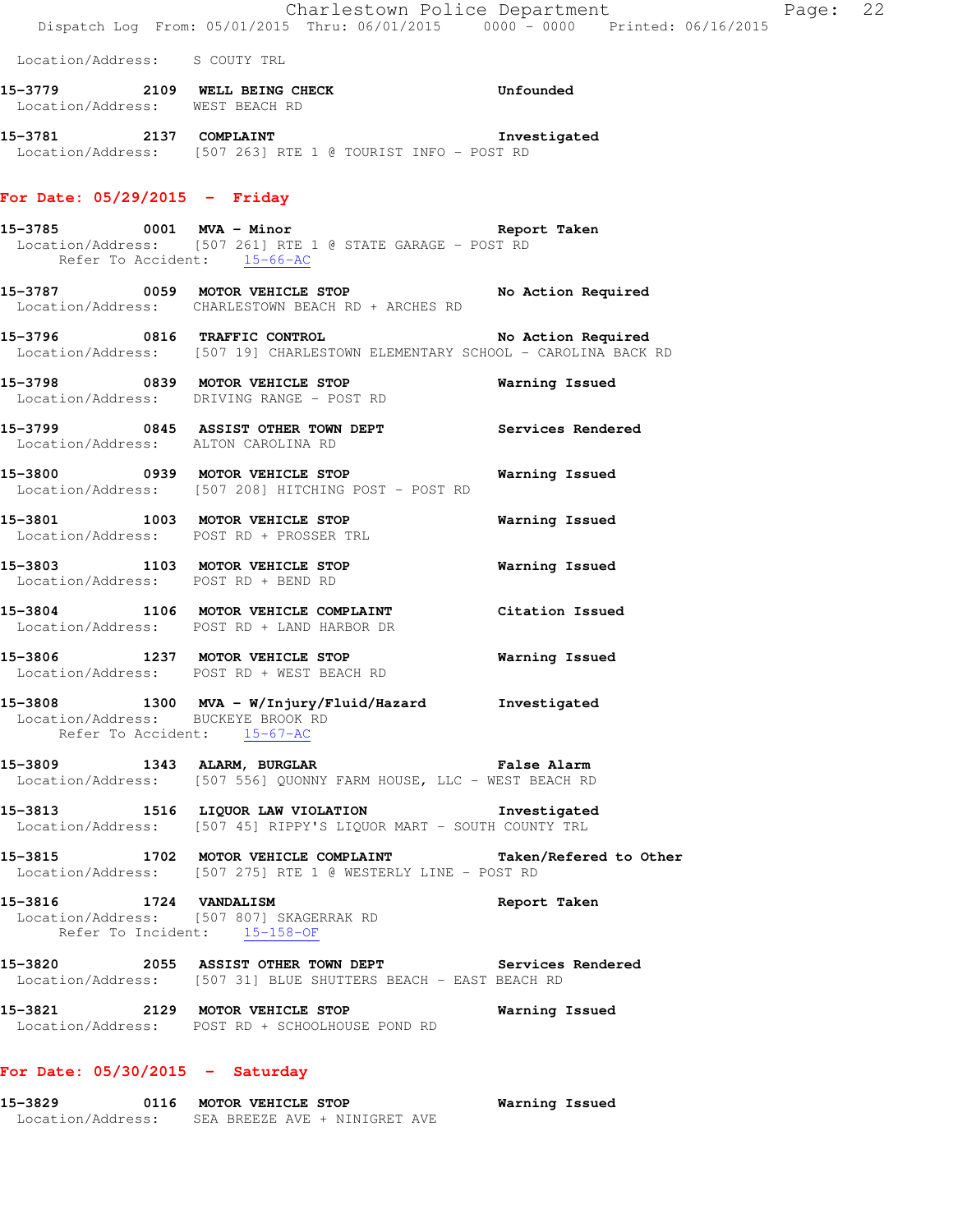|                                                                  | Dispatch Log From: 05/01/2015 Thru: 06/01/2015 0000 - 0000 Printed: 06/16/2015                                                                                                                          | Charlestown Police Department | Page: 23 |
|------------------------------------------------------------------|---------------------------------------------------------------------------------------------------------------------------------------------------------------------------------------------------------|-------------------------------|----------|
|                                                                  | 15-3830 0136 MOTOR VEHICLE STOP<br>Location/Address: WORDEN'S POND RD + SHANNOCK RD                                                                                                                     | Warning Issued                |          |
|                                                                  | 15-3831 0205 MOTOR VEHICLE STOP Citation Issued<br>Location/Address: WORDEN'S POND RD + SHANNOCK RD                                                                                                     |                               |          |
|                                                                  | 15-3832 0225 MOTOR VEHICLE STOP<br>Location/Address: SHANNOCK RD + OLD COACH RD                                                                                                                         | Citation Issued               |          |
|                                                                  | 15-3834 0549 MOTOR VEHICLE STOP<br>Location/Address: POST RD + SOUTH COUNTY TRL                                                                                                                         | Warning Issued                |          |
| 15-3835 1118 VANDALISM<br>Location/Address: CHARLESTOWN BEACH RD | Refer To Incident: 15-159-OF                                                                                                                                                                            | Report Taken                  |          |
| 15-3836 1223 OFFICER WANTED<br>Location/Address: CARMICHAEL LN   |                                                                                                                                                                                                         | Peace Restored                |          |
| Location/Address: POST RD + BEND RD                              | 15-3837 1231 ROAD HAZARD/OBSTRUCTION Services Rendered                                                                                                                                                  |                               |          |
|                                                                  | 15-3838 1240 MOTOR VEHICLE STOP<br>Location/Address: OLD POST RD + KLONDIKE RD                                                                                                                          | Warning Issued                |          |
| Location/Address: EAST BEACH RD                                  | 15-3839 1411 MOTOR VEHICLE STOP                                                                                                                                                                         | Warning Issued                |          |
| Location/Address: CAROLINA BACK RD<br>Age: 50                    | 15-3842 1633 DOMESTIC/Assault/Diso/Other Arrest(s) Made<br>Refer To Arrest: 15-39-AR<br>Arrest: RODERICK, ROSANNA<br>Address: 23 FOXTROT DR CHARLESTOWN, RI<br>Charges: DOMESTIC-SIMPLE ASSAULT/BATTERY |                               |          |
| 15-3843 1645 OFFICER WANTED                                      | Location: QUONNIE BREACHWAY                                                                                                                                                                             | Transported to Hospital       |          |
| Location/Address: POST RD                                        | 15-3844 1833 DISTURBANCE/Music/Noise                                                                                                                                                                    | No Action Required            |          |
| 15-3846                                                          | 1945 POLICE INFORMATION No Action Required<br>Location/Address: SCHOOLHOUSE POND RD                                                                                                                     |                               |          |
|                                                                  | 15-3847 2051 ASSIST OTHER TOWN DEPT Services Rendered<br>Location/Address: [507 31] BLUE SHUTTERS BEACH - EAST BEACH RD                                                                                 |                               |          |
|                                                                  | 15-3848 2113 ASSIST OTHER TOWN DEPT<br>Location/Address: [507 327] CHARLESTOWN BEACH TOWN PARKING LOT - CHARLESTOWN BEACH RD                                                                            | <b>Services Rendered</b>      |          |
|                                                                  | 15-3850 2307 DISTURBANCE/Music/Noise Could Not Locate<br>Vicinity of: OLD MILL RD + TIMBER RIDGE RD                                                                                                     |                               |          |
|                                                                  | 15-3851 2309 OFFICER WANTED<br>Location/Address: CAROLINA BACK RD                                                                                                                                       | Investigated                  |          |
|                                                                  | 15-3855 2359 TRESPASSING 2007 Investigated<br>Location/Address: [507 653] THE COVE RESTURANT - OLD POST RD                                                                                              |                               |          |
| For Date: $05/31/2015$ - Sunday                                  |                                                                                                                                                                                                         |                               |          |
| Location/Address: HOXSIE AVE                                     | 15-3859 0106 WELL BEING CHECK                                                                                                                                                                           | Investigated                  |          |
|                                                                  | 15-3861 0855 MOTOR VEHICLE STOP 6 Warning Issued<br>Vicinity of: [507 369] WILCOX TAVERN - OLD POST RD                                                                                                  |                               |          |
| Location/Address: FORT NINIGRET RD                               | 15-3862 0940 SUSPICIOUS ACTIVITY/VEHICLE No Action Required                                                                                                                                             |                               |          |